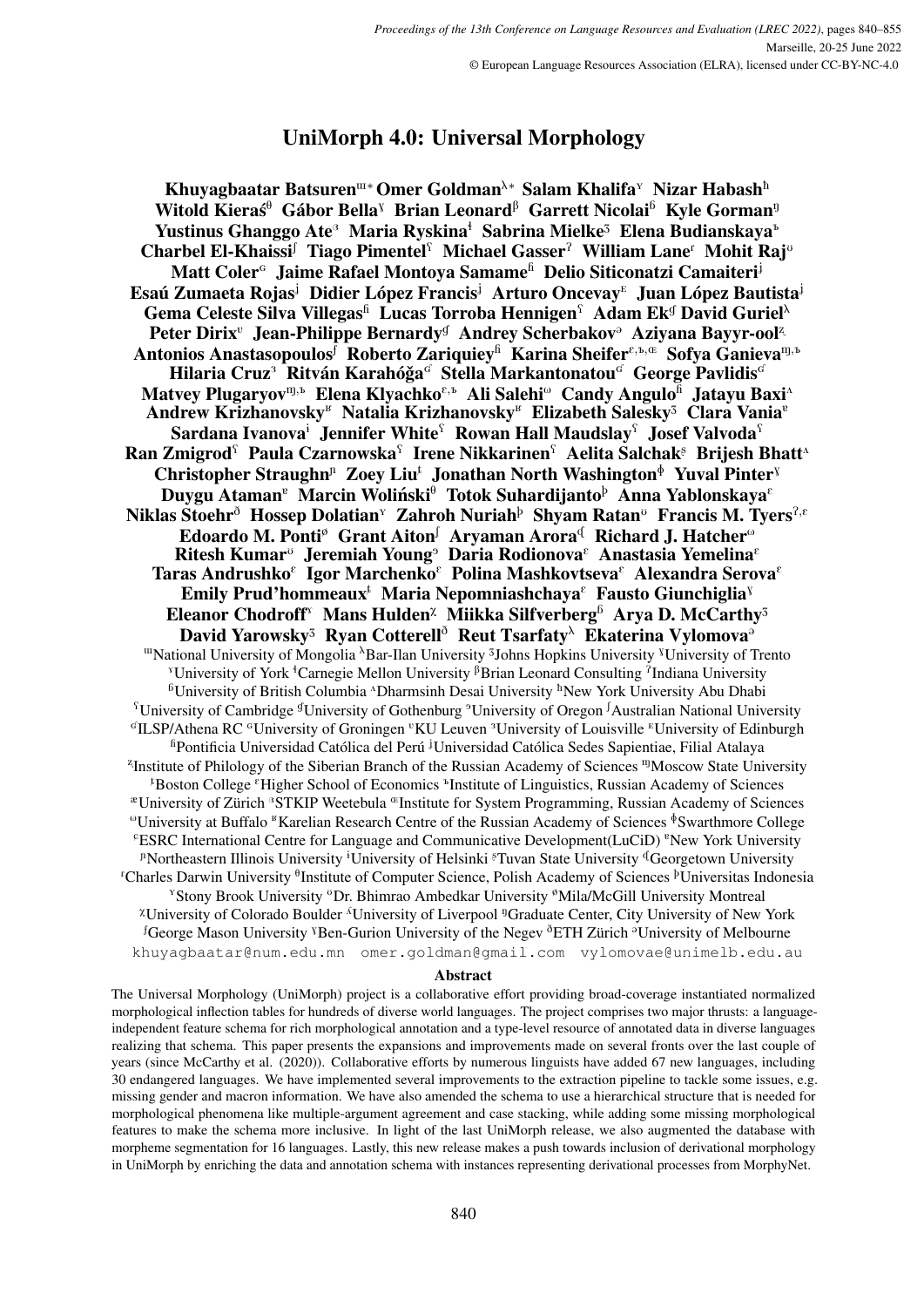### 1. Introduction

Developing categories that allow for cross-linguistic comparison is one of the most challenging tasks in linguistic typology. Typologists have proposed dimensions of cross-linguistic variation such as fusion [\(Bickel](#page-8-0) [and Nichols, 2013a\)](#page-8-0), inflectional synthesis [\(Bickel and](#page-8-1) [Nichols, 2013b\)](#page-8-1), position of case affixes [\(Dryer, 2013\)](#page-8-2), number of cases [\(Iggesen, 2013\)](#page-9-0), and others, and these dimensions and descriptions are being progressively refined [\(Haspelmath, 2007\)](#page-9-1).

[Evans and Levinson \(2009\)](#page-8-3) critically discuss the idea of "linguistic universals", demonstrating extensive diversity across all levels of linguistic organization. The distinction between *g-linguistics*, a study of Human Language in general, and *p-linguistics*, a study of particular languages, including their idiosyncratic properties, is discussed in [Haspelmath \(2021\)](#page-9-2). The UniMorph annotation schema [\(Sylak-Glassman et al., 2015b\)](#page-11-1), and this work in particular, is an attempt to balance the tradeoff between descriptive categories and comparative concepts through a more fine-grained analysis of languages [\(Haspelmath, 2010\)](#page-9-3). The initial schema [\(Sylak-](#page-11-2)[Glassman et al., 2015a\)](#page-11-2) was based on the analysis of typological literature and included 23 dimensions of meaning (such as tense, aspect, grammatical person, number) and over 212 features (such as past/present for tense or singular/plural for number). The first release of the UniMorph database included 8 languages extracted from the English edition of Wiktionary [\(Kirov et al.,](#page-10-0) [2016;](#page-10-0) [Cotterell et al., 2016\)](#page-8-4). The database has been augmented with 52 and 66 new languages in versions 2.0 and 3.0, respectively [\(Kirov et al., 2018;](#page-10-1) [McCarthy et al.,](#page-11-0) [2020\)](#page-11-0). UniMorph 3.0 introduced many under-resourced languages derived from various linguistic sources. Prior to each release, all language datasets were included in part in the SIGMORPHON shared tasks on morphological reinflection [\(Cotterell et al., 2016;](#page-8-4) [Cotterell et al.,](#page-8-5) [2017;](#page-8-5) [Cotterell et al., 2018;](#page-8-6) [McCarthy et al., 2019\)](#page-11-3). The current release includes languages of the 2020–2021 shared tasks [\(Vylomova et al., 2020;](#page-12-0) [Pimentel et al.,](#page-11-4) [2021\)](#page-11-4). Unlike previous versions, linguistic data comes from grammar descriptions and finite-state models.

The work described here, representing the UniMorph 4.0 milestone, makes several contributions to further improve the UniMorph data and tools. First, we include inflection tables for 67 new languages and extend the datasets for 31 languages, increasing the total number of languages to 182. We note that the upcoming decade 2022–2032 has been announced as the Decade on Indigenous Languages, $<sup>1</sup>$  $<sup>1</sup>$  $<sup>1</sup>$  and in this release</sup> we are enriching the UniMorph database with 30 en-dangered languages, as listed by UNESCO.<sup>[2](#page-1-1)</sup> Second, we update the annotation schema to improve represen-

<span id="page-1-2"></span>

Figure 1: The UniMorph 4.0 languages (Oranges are endangered, dark reds are historic, greens are new languages, and blues are old languages).

tation of phenomena such as polypersonal agreement and case stacking. Third, we provide morpheme segmentation data for 16 languages. Fourth, we introduce morpheme-annotated dataset of derivational morphology in 30 languages. Finally, we release new automatic validation tool to evaluate UniMorph against Universal Dependencies treebanks [\(Nivre et al., 2016\)](#page-11-5). On the whole, UniMorph 4.0 covers 182 languages (as shown in Figure [1\)](#page-1-2), 122M inflections, and 769K derivations.

# 2. Schema Updates

#### 2.1. Hierarchical Annotation

The major structural change to the annotation schema in this release is the introduction of a hierarchical feature structure, following [Guriel et al. \(2022\)](#page-9-4), instead of the flat structure that characterized the schema thus far. The shift is done to allow smoother incorporation of data for some non-western languages while keeping it easy to process. Specifically, the hierarchy is needed to annotate case stacking, polypersonal agreement, and more—treatment of some of which is impossible under the current system.

Verb forms with polypersonal agreement agree with more than one argument of the verb. In contrast to most western languages, where the verb agrees only with the subject (in the nominative case), verbs in many languages may agree with up to four different arguments. The existing schema attributes nominative features directly to the verbs in languages where only nominative agreement exists. Thus, for example, the English form *drinks* is annotated as V;PRS;3;SG, where the nominative-related features 3;SG are on the same level as PRS. However, for languages with poly-personal agreement a case specification is needed, and the solution is to mark that in a composite feature like ARGAC1S for a case where a form agrees with the verb's accusative argument which is 1st person singular.

The updated schema places the treatment of both cases on equal ground, while unpacking the composite feature string to a decomposable feature structure. Following [Anderson \(1992\)](#page-8-7), features are *layered* such that some features may be composed of another set of features from the same feature inventory. We employ this structure to annotate every argument as a complex feature that includes all features pertaining to that argument.

<span id="page-1-0"></span><sup>∗</sup>The authors contributed equally

<sup>1</sup> [https:///en.unesco.org/news/upcoming-decade](https:///en.unesco.org/news/upcoming-decade-indigenous-languages-2022-2032-focus-indigenous-language-users-human-rights)[indigenous-languages-2022-2032-focus-indigenous](https:///en.unesco.org/news/upcoming-decade-indigenous-languages-2022-2032-focus-indigenous-language-users-human-rights)[language-users-human-rights](https:///en.unesco.org/news/upcoming-decade-indigenous-languages-2022-2032-focus-indigenous-language-users-human-rights)

<span id="page-1-1"></span><sup>2</sup> <http://www.unesco.org/languages-atlas/index.php>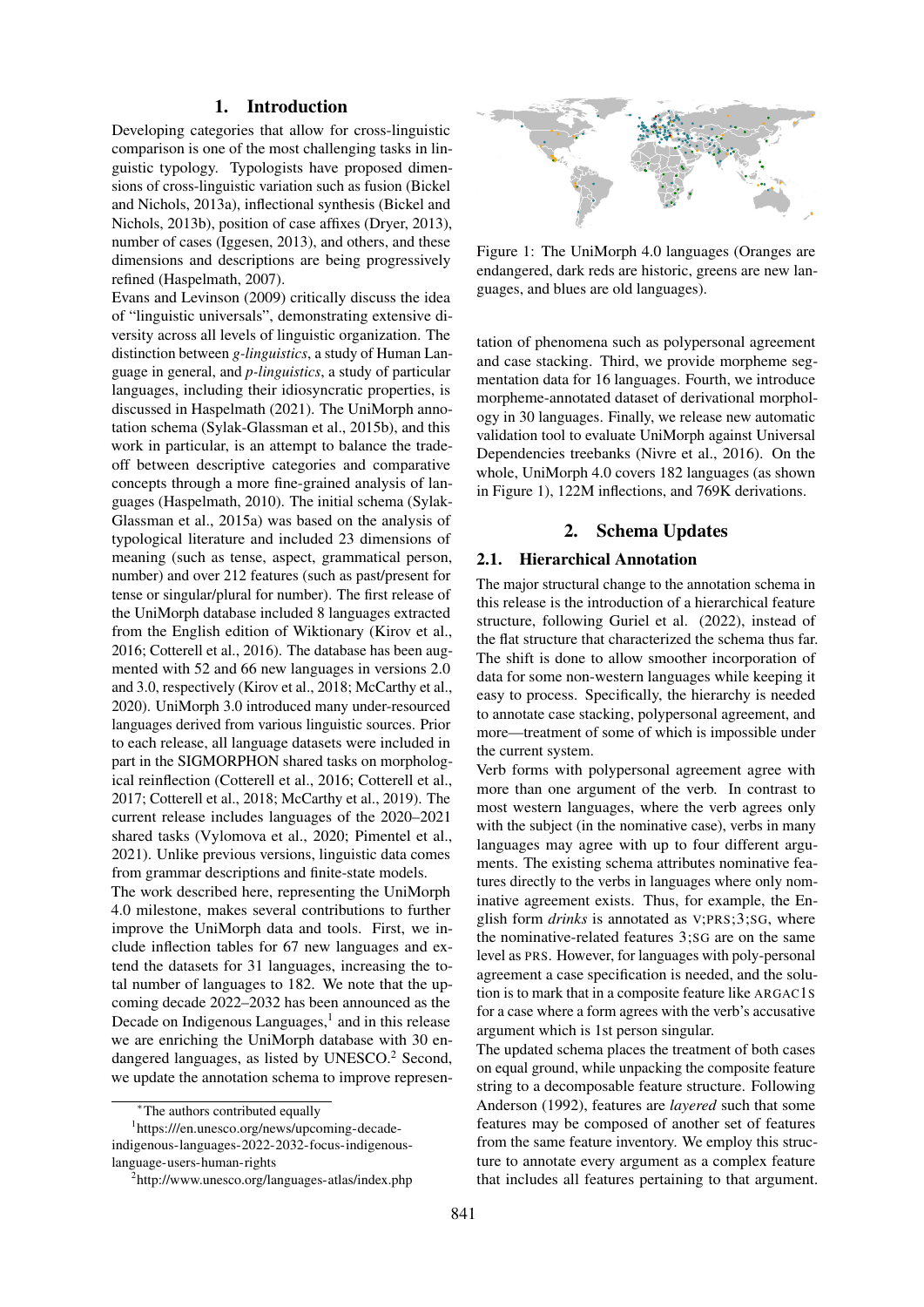<span id="page-2-0"></span>

| Language            | Form                | Hierarchical Schema                                 | <b>Flat Schema</b>                  |
|---------------------|---------------------|-----------------------------------------------------|-------------------------------------|
| English<br>Georgian | drinks<br>გაგიშვებთ | V; PRS; NOM(3,SG)<br>V; FUT; NOM(1, PL); ACC(2, SG) | V:PRS:3:SG<br>V;FUT;ARGNO1P;ARGAC2S |
| Hebrew              | עמדתה               | N;SG;PSSD;PSS(3;SG;FEM)                             | N;SG;PSSD;PSS3SF                    |
| Russian             | собакам             | $N:$ DAT $(PL)$                                     | N;DAT;PL                            |
| Evenki              | ңинакиннундуле      | N;ALL(COM(SG))                                      |                                     |
| Turkish             | kedisini            | N; ACC(SG;PSSD;PSS(1,SG))                           | N;SG; ACC;PSSD;PSS1S                |

Table 1: Example hierarchically annotated forms, including treatment of arguments, cases or both.

The aforementioned feature ARGAC1S is thus replaced with the composite feature ACC(1,SG), and a form that was formerly annotated as V;PRS;ARGNO3P;ARGAC2S is annotated as  $V;PRS;NOM(3, PL); ACC(2, SG)$ . This solution applies not only to poly-personal agreement, but to any case in which annotation of a single form requires more than one person-number-gender feature bundle, like in the case of possessed nominals. See Table [1](#page-2-0) for detailed examples.

Another case that requires hierarchical annotation is case stacking. In this phenomenon a noun takes the case suffix of its nominal head in addition to its own case suffix. For example in Evenki:

(1) асаткандула ңинакиннундуле asatkan-dula nginakin-nun-dule girl.ALL dog.COM.ALL 'to the girl with the dog'

In these cases, the order of the cases is essential, but it cannot be captured by a flat unordered set of features. Therefore, in the updated schema cases are applied on top of the other nominal features and a form that was formerly tagged as N;SG;NOM would now be tagged as N;NOM(SG). This allows application of multiple cases in an order-preserving manner such that N;ALL(COM(SG)) is different from N;COM(ALL(SG)). For backward compatibility, the previous flat schema will continue to be maintained, although it cannot treat all forms in some extreme cases.

## 2.2. Derivational Morphology

UniMorph 4.0 releases a dataset of derivational morphology in 30 languages, annotated with morphemes and morphological features. The lemma (source word form) and derivation (target word form) are related to particular morphological annotation features represented by common part-of-speech tags and morpheme, as in the Italian example of *morfologia* 'morphology' and *morfologico* 'morphological':

( *morfologia*, *morfologico*, N:ADJ, '*-ico*' ),

and in the French example of *décrit* 'to describe' and *susdécrit* 'above described':

( *décrit*, *susdécrit*, V:ADJ, '*sus-*' ).

Compared to state-of-the-art derivational resources [\(Vidra et al., 2019;](#page-12-1) [Kyjánek et al., 2019\)](#page-10-2), this dataset provides explicit morphemes between source and target word forms. With these morphemes, subword tokenization [\(Sennrich et al., 2016;](#page-11-6) [Mielke et al., 2021\)](#page-11-7) can be advanced to dictionary-based morpheme segmentation for derivationally rich languages like English and French. The extraction process and results of the derivational dataset are presented in Section [3.2.](#page-5-0)

#### 2.3. New Morphosyntactic Features

Mood. The UniMorph schema [\(Sylak-Glassman et al.,](#page-11-2) [2015a\)](#page-11-2) combines imperative and jussive moods under one tag (IMP). This creates inconsistencies for languages such as Arabic. In Modern Standard Arabic (MSA), a verb can be perfective, imperfective or imperative (often marked as their aspect). Perfective verbs are always indicative, imperative verbs don't usually express mood, and imperfective verbs can be indicative, subjunctive, or jussive. To be able to transparently describe verbs in MSA, we split the imperative–jussive tag into two tags: imperative (IMP) and jussive (JUS), to accommodate imperative verbs and imperfective–jussive verbs.

Argument Marking. While working on indigenous languages of the Americas, Australia and Russia, we augmented the schema with the following features for argument marking: NO1, NO2, NO3, NO3F, NO3M, AC1, AC2, AC3 (no number specified), NO1PI, NO1PE (adding inclusivity), AC1D, AC2D, AC3D (adding dual number).[3](#page-2-1)

Possession. We added the following tags: PSS1I (1st) person inclusive), PSS3F, PSS3M (gender-specific tags), PSSRS and PSSRP (reflexive singular and plural).

# 2.4. Paradigm Classes in Russian

Aiming to establish a more granular performance analysis of (re)inflection models, we developed an application that infers possible inflection classes for each lemma present in UniMorph. By using this application, one may annotate each lemma with a set of known inflection paradigms that match all inflection samples present for a given lemma. To use this a technique, one needs a list of possible paradigms to be considered.

As a case study, we extracted a list of known inflection paradigms for Russian from the Russian edition of Wik-

<span id="page-2-1"></span><sup>&</sup>lt;sup>3</sup>Although the annotation guidelines dictate that all argument marking features have an ARG prefix, in practice it is omitted for all argument features.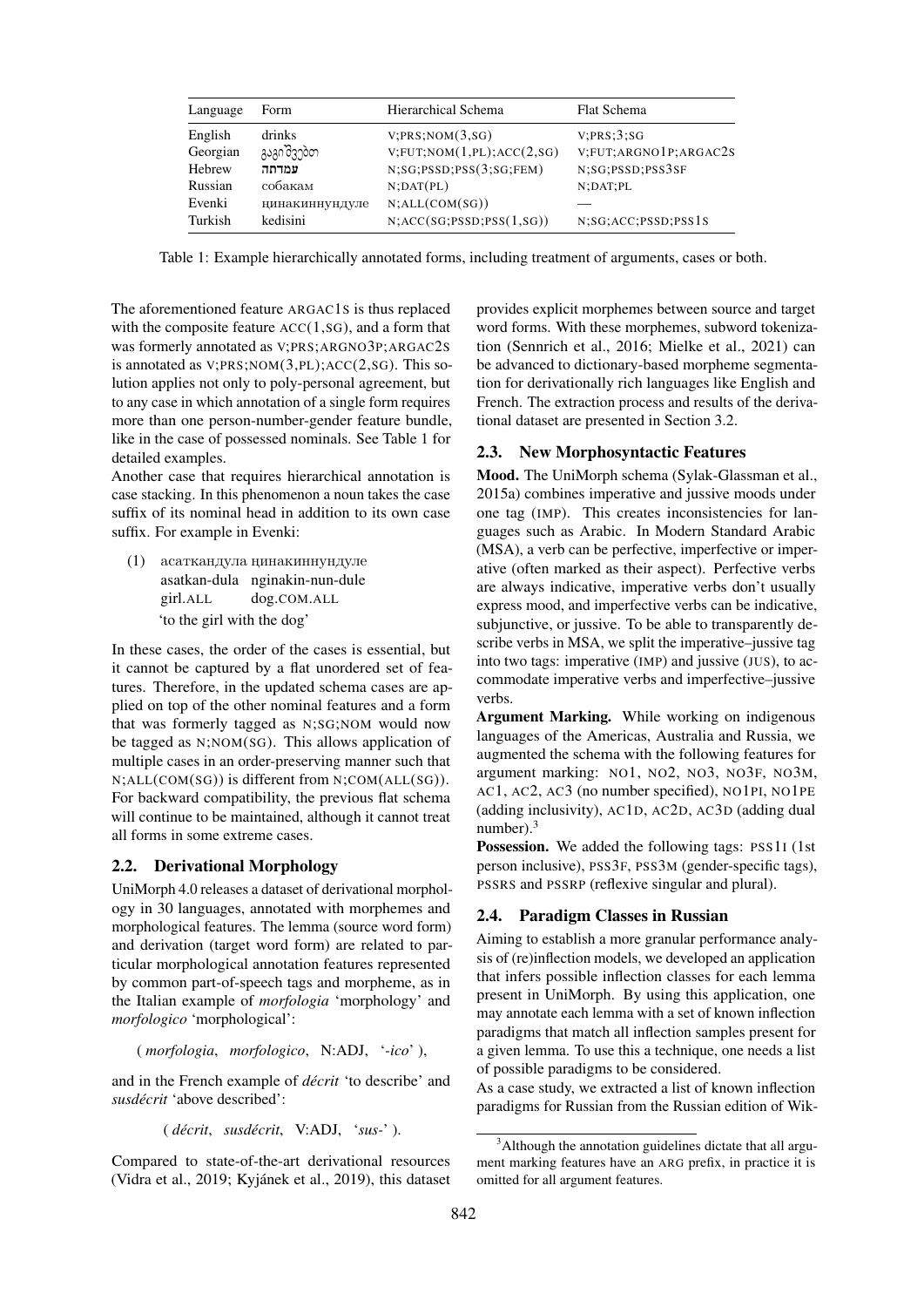<span id="page-3-1"></span>

| Afro-Asiatic<br>Semitic<br><b>Gulf Arabic</b><br>Khalifa et al. (2018)<br>Salam Khalifa, Nizar Habash<br>afb<br>Amharic<br>Semitic<br>Gasser (2011)<br>Michael Gasser<br>amh<br>Semitic<br>Egyptian Arabic<br>Habash et al. (2012)<br>Salam Khalifa, Nizar Habash<br>arz<br>Cushitic<br>Oromo<br>Kasahorow (2017)<br>Irene Nikkarinen<br>92/2,046<br>orm<br>Plains Cree<br>Algic<br>Algonquian<br>cre'<br>Hunter (1923)<br>Eleanor Chodroff<br>32/9,577<br>Arawakan<br>Southern<br>Yanesha'<br>Gema Celeste Silva Villegas, Juan López<br>ame*<br>Duff-Trip (1998)<br>327/3,767<br>Arawakan<br>Bautista, Didier López Francis, Roberto<br>Zariquiey, Arturo Oncevay<br>$\text{cni}^*$<br>Asháninka<br>Zumaeta Rojas and<br>Jaime Rafael Montoya Samame, Esaú<br>407/20,070<br>Southern<br>Zerdin (2018; Kind-<br>Zumaeta Rojas, Delio Siticonatzi C.,<br>Arawakan<br>Roberto Zariquiey, Arturo Oncevay<br>berg (1980)<br>Malayo-<br>Indonesian<br>KBBI, Wikipedia<br>Clara Vania, Totok Suhardijanto, Zahroh<br>Austronesian<br>ind<br>Polynesian<br>Nuriah<br>Kodi<br>64/463<br>kod*<br>Ghanggo<br>Yustinus Ghanggo Ate, Garrett Nicolai<br>Ate<br>(2021a)<br>Cebuano<br>Reyes (2015)<br>Ran Zmigrod<br>97/618<br>ceb<br>Greater<br>Central<br>Ran Zmigrod<br>hil<br>Hiligaynon<br>Santos $(2018)$<br>97/1,256<br>Philippine<br>Tagalog<br>NIU (2017)<br>Jennifer White<br>344/2,912<br>tgl<br>Oceanic<br>Māori<br>Moorfield (2019)<br>Jennifer White<br>104/214<br>mri<br>Barito<br>Jennifer White<br>159/644<br>mlg<br>Malagasy<br>Kasahorow (2015a)<br>Matt Coler, Eleanor Chodroff<br>Coler (2014)<br>Aymaran<br>Aymaran<br>Aymara<br>aym<br>Northern<br>$ckt^*$<br>Chukchi<br>Chukotko-<br>Chuklang;<br><b>Tyers</b><br>Karina Sheifer, Maria Ryskina<br>197/243<br>Kamchatkan<br>Chukotko-<br>and Mishchenkova<br>(2020)<br>Kamchatkan<br>Southern<br>$it1$ <sup>*</sup><br>Itelmen<br>Karina Sheifer, Sofya Ganieva, Matvey<br>1,636/2,701<br>Chukotko-<br>Plugaryov<br>Kamchatkan<br>Kunwinjku<br>and<br><b>Bird</b><br>William Lane<br>73/307<br>Gunwinyguan<br>Gunwinggic<br>qup <sup>*</sup><br>Lane<br>(2019)<br>Indo-European<br>Indic<br>Assamese<br>Khuyagbaatar Batsuren, Aryaman Arora<br>Wiktionary<br>asm<br>Kumar et al. (2018)<br>Shyam Ratan, Ritesh Kumar<br>Braj<br>1,246/1,821<br>bra<br>Magahi<br>Kumar et al. (2014)<br>Mohit Raj, Ritesh Kumar<br>1,612/2,194<br>maq*<br>Gujarati<br>Jatayu Baxi, Brijesh S. Bhatt, Khuyag-<br>Baxi<br>et<br>al.<br>6,995/19,404<br>guj<br>(2021); Wiktionary<br>baatar Batsuren, Aryaman Arora<br>Kholosi<br>49/174<br>hsi*<br>Arora and Etebari<br>Aryaman Arora<br>(2021)<br>Peter Dirix<br>Germanic<br>Afrikaans<br>Dirix (2022)<br>afr<br>Swiss German<br>Ryan Cotterell<br>Egli-Wildi (2007)<br>145/2067<br>gsw<br>Gothic<br>Wiktionary<br>Khuyagbaatar Batsuren (KB)<br>got<br>Old High German<br>Jeremiah Young; KB<br>Wiktionary<br>482/7,248<br>goh<br>Jeremiah Young; KB<br>Old Norse<br>Wiktionary<br>2,520/98,185<br>non<br>Slavic<br>Slovak<br>Hajič<br>Hric<br>Witold Kieraś<br>366,183/28,428,612<br>slk<br>and<br>(2017)<br>Fraser (2020)<br>hsb <sup>*</sup><br>Upper Sorbian<br>Taras Andrushko, Igor Marchenko<br>310/400<br>Pomak<br>under review<br>Ritván Karahóğa, Stella Markantona-<br>poma<br>tou, Georgios Pavlidis, Antonios Anasta-<br>sopouos<br>Richard<br>Iroquoian<br>Northern Iro-<br>see<br>Seneca<br>Bardeau (2007)<br>J.<br>5,430/140<br>Hatcher,<br>Emily<br>Prud'hommeaux, Zoey Liu<br>quoian<br>Korean<br>Koreanic<br>Koreanic<br>Wiktionary<br>Maria Nepomniashchaya, Daria Rodi-<br>2,686/241,323<br>kor<br>onova, Anastasia Yemelina<br>Mongolic<br>Mongolic<br>Khalkha Mongolian<br>Munkhjargal et al.<br>Khuyagbaatar Batsuren<br>khk<br>(2016; Batsuren et | Family | Annotators | Lemmas/Forms      |
|------------------------------------------------------------------------------------------------------------------------------------------------------------------------------------------------------------------------------------------------------------------------------------------------------------------------------------------------------------------------------------------------------------------------------------------------------------------------------------------------------------------------------------------------------------------------------------------------------------------------------------------------------------------------------------------------------------------------------------------------------------------------------------------------------------------------------------------------------------------------------------------------------------------------------------------------------------------------------------------------------------------------------------------------------------------------------------------------------------------------------------------------------------------------------------------------------------------------------------------------------------------------------------------------------------------------------------------------------------------------------------------------------------------------------------------------------------------------------------------------------------------------------------------------------------------------------------------------------------------------------------------------------------------------------------------------------------------------------------------------------------------------------------------------------------------------------------------------------------------------------------------------------------------------------------------------------------------------------------------------------------------------------------------------------------------------------------------------------------------------------------------------------------------------------------------------------------------------------------------------------------------------------------------------------------------------------------------------------------------------------------------------------------------------------------------------------------------------------------------------------------------------------------------------------------------------------------------------------------------------------------------------------------------------------------------------------------------------------------------------------------------------------------------------------------------------------------------------------------------------------------------------------------------------------------------------------------------------------------------------------------------------------------------------------------------------------------------------------------------------------------------------------------------------------------------------------------------------------------------------------------------------------------------------------------------------------------------------------------------------------------------------------------------------------------------------------------------------------------------------------------------------------------------------------------------------------------------------------------------------------------------------------------------------------------------------------------------------------------------------------------------------|--------|------------|-------------------|
|                                                                                                                                                                                                                                                                                                                                                                                                                                                                                                                                                                                                                                                                                                                                                                                                                                                                                                                                                                                                                                                                                                                                                                                                                                                                                                                                                                                                                                                                                                                                                                                                                                                                                                                                                                                                                                                                                                                                                                                                                                                                                                                                                                                                                                                                                                                                                                                                                                                                                                                                                                                                                                                                                                                                                                                                                                                                                                                                                                                                                                                                                                                                                                                                                                                                                                                                                                                                                                                                                                                                                                                                                                                                                                                                                                        |        |            | 6,345/24,077      |
|                                                                                                                                                                                                                                                                                                                                                                                                                                                                                                                                                                                                                                                                                                                                                                                                                                                                                                                                                                                                                                                                                                                                                                                                                                                                                                                                                                                                                                                                                                                                                                                                                                                                                                                                                                                                                                                                                                                                                                                                                                                                                                                                                                                                                                                                                                                                                                                                                                                                                                                                                                                                                                                                                                                                                                                                                                                                                                                                                                                                                                                                                                                                                                                                                                                                                                                                                                                                                                                                                                                                                                                                                                                                                                                                                                        |        |            | 2,461/46,224      |
|                                                                                                                                                                                                                                                                                                                                                                                                                                                                                                                                                                                                                                                                                                                                                                                                                                                                                                                                                                                                                                                                                                                                                                                                                                                                                                                                                                                                                                                                                                                                                                                                                                                                                                                                                                                                                                                                                                                                                                                                                                                                                                                                                                                                                                                                                                                                                                                                                                                                                                                                                                                                                                                                                                                                                                                                                                                                                                                                                                                                                                                                                                                                                                                                                                                                                                                                                                                                                                                                                                                                                                                                                                                                                                                                                                        |        |            | 6,004/17,009      |
|                                                                                                                                                                                                                                                                                                                                                                                                                                                                                                                                                                                                                                                                                                                                                                                                                                                                                                                                                                                                                                                                                                                                                                                                                                                                                                                                                                                                                                                                                                                                                                                                                                                                                                                                                                                                                                                                                                                                                                                                                                                                                                                                                                                                                                                                                                                                                                                                                                                                                                                                                                                                                                                                                                                                                                                                                                                                                                                                                                                                                                                                                                                                                                                                                                                                                                                                                                                                                                                                                                                                                                                                                                                                                                                                                                        |        |            |                   |
|                                                                                                                                                                                                                                                                                                                                                                                                                                                                                                                                                                                                                                                                                                                                                                                                                                                                                                                                                                                                                                                                                                                                                                                                                                                                                                                                                                                                                                                                                                                                                                                                                                                                                                                                                                                                                                                                                                                                                                                                                                                                                                                                                                                                                                                                                                                                                                                                                                                                                                                                                                                                                                                                                                                                                                                                                                                                                                                                                                                                                                                                                                                                                                                                                                                                                                                                                                                                                                                                                                                                                                                                                                                                                                                                                                        |        |            |                   |
|                                                                                                                                                                                                                                                                                                                                                                                                                                                                                                                                                                                                                                                                                                                                                                                                                                                                                                                                                                                                                                                                                                                                                                                                                                                                                                                                                                                                                                                                                                                                                                                                                                                                                                                                                                                                                                                                                                                                                                                                                                                                                                                                                                                                                                                                                                                                                                                                                                                                                                                                                                                                                                                                                                                                                                                                                                                                                                                                                                                                                                                                                                                                                                                                                                                                                                                                                                                                                                                                                                                                                                                                                                                                                                                                                                        |        |            |                   |
|                                                                                                                                                                                                                                                                                                                                                                                                                                                                                                                                                                                                                                                                                                                                                                                                                                                                                                                                                                                                                                                                                                                                                                                                                                                                                                                                                                                                                                                                                                                                                                                                                                                                                                                                                                                                                                                                                                                                                                                                                                                                                                                                                                                                                                                                                                                                                                                                                                                                                                                                                                                                                                                                                                                                                                                                                                                                                                                                                                                                                                                                                                                                                                                                                                                                                                                                                                                                                                                                                                                                                                                                                                                                                                                                                                        |        |            |                   |
|                                                                                                                                                                                                                                                                                                                                                                                                                                                                                                                                                                                                                                                                                                                                                                                                                                                                                                                                                                                                                                                                                                                                                                                                                                                                                                                                                                                                                                                                                                                                                                                                                                                                                                                                                                                                                                                                                                                                                                                                                                                                                                                                                                                                                                                                                                                                                                                                                                                                                                                                                                                                                                                                                                                                                                                                                                                                                                                                                                                                                                                                                                                                                                                                                                                                                                                                                                                                                                                                                                                                                                                                                                                                                                                                                                        |        |            |                   |
|                                                                                                                                                                                                                                                                                                                                                                                                                                                                                                                                                                                                                                                                                                                                                                                                                                                                                                                                                                                                                                                                                                                                                                                                                                                                                                                                                                                                                                                                                                                                                                                                                                                                                                                                                                                                                                                                                                                                                                                                                                                                                                                                                                                                                                                                                                                                                                                                                                                                                                                                                                                                                                                                                                                                                                                                                                                                                                                                                                                                                                                                                                                                                                                                                                                                                                                                                                                                                                                                                                                                                                                                                                                                                                                                                                        |        |            |                   |
|                                                                                                                                                                                                                                                                                                                                                                                                                                                                                                                                                                                                                                                                                                                                                                                                                                                                                                                                                                                                                                                                                                                                                                                                                                                                                                                                                                                                                                                                                                                                                                                                                                                                                                                                                                                                                                                                                                                                                                                                                                                                                                                                                                                                                                                                                                                                                                                                                                                                                                                                                                                                                                                                                                                                                                                                                                                                                                                                                                                                                                                                                                                                                                                                                                                                                                                                                                                                                                                                                                                                                                                                                                                                                                                                                                        |        |            |                   |
|                                                                                                                                                                                                                                                                                                                                                                                                                                                                                                                                                                                                                                                                                                                                                                                                                                                                                                                                                                                                                                                                                                                                                                                                                                                                                                                                                                                                                                                                                                                                                                                                                                                                                                                                                                                                                                                                                                                                                                                                                                                                                                                                                                                                                                                                                                                                                                                                                                                                                                                                                                                                                                                                                                                                                                                                                                                                                                                                                                                                                                                                                                                                                                                                                                                                                                                                                                                                                                                                                                                                                                                                                                                                                                                                                                        |        |            | 3,877/27,714      |
|                                                                                                                                                                                                                                                                                                                                                                                                                                                                                                                                                                                                                                                                                                                                                                                                                                                                                                                                                                                                                                                                                                                                                                                                                                                                                                                                                                                                                                                                                                                                                                                                                                                                                                                                                                                                                                                                                                                                                                                                                                                                                                                                                                                                                                                                                                                                                                                                                                                                                                                                                                                                                                                                                                                                                                                                                                                                                                                                                                                                                                                                                                                                                                                                                                                                                                                                                                                                                                                                                                                                                                                                                                                                                                                                                                        |        |            |                   |
|                                                                                                                                                                                                                                                                                                                                                                                                                                                                                                                                                                                                                                                                                                                                                                                                                                                                                                                                                                                                                                                                                                                                                                                                                                                                                                                                                                                                                                                                                                                                                                                                                                                                                                                                                                                                                                                                                                                                                                                                                                                                                                                                                                                                                                                                                                                                                                                                                                                                                                                                                                                                                                                                                                                                                                                                                                                                                                                                                                                                                                                                                                                                                                                                                                                                                                                                                                                                                                                                                                                                                                                                                                                                                                                                                                        |        |            |                   |
|                                                                                                                                                                                                                                                                                                                                                                                                                                                                                                                                                                                                                                                                                                                                                                                                                                                                                                                                                                                                                                                                                                                                                                                                                                                                                                                                                                                                                                                                                                                                                                                                                                                                                                                                                                                                                                                                                                                                                                                                                                                                                                                                                                                                                                                                                                                                                                                                                                                                                                                                                                                                                                                                                                                                                                                                                                                                                                                                                                                                                                                                                                                                                                                                                                                                                                                                                                                                                                                                                                                                                                                                                                                                                                                                                                        |        |            |                   |
|                                                                                                                                                                                                                                                                                                                                                                                                                                                                                                                                                                                                                                                                                                                                                                                                                                                                                                                                                                                                                                                                                                                                                                                                                                                                                                                                                                                                                                                                                                                                                                                                                                                                                                                                                                                                                                                                                                                                                                                                                                                                                                                                                                                                                                                                                                                                                                                                                                                                                                                                                                                                                                                                                                                                                                                                                                                                                                                                                                                                                                                                                                                                                                                                                                                                                                                                                                                                                                                                                                                                                                                                                                                                                                                                                                        |        |            |                   |
|                                                                                                                                                                                                                                                                                                                                                                                                                                                                                                                                                                                                                                                                                                                                                                                                                                                                                                                                                                                                                                                                                                                                                                                                                                                                                                                                                                                                                                                                                                                                                                                                                                                                                                                                                                                                                                                                                                                                                                                                                                                                                                                                                                                                                                                                                                                                                                                                                                                                                                                                                                                                                                                                                                                                                                                                                                                                                                                                                                                                                                                                                                                                                                                                                                                                                                                                                                                                                                                                                                                                                                                                                                                                                                                                                                        |        |            |                   |
|                                                                                                                                                                                                                                                                                                                                                                                                                                                                                                                                                                                                                                                                                                                                                                                                                                                                                                                                                                                                                                                                                                                                                                                                                                                                                                                                                                                                                                                                                                                                                                                                                                                                                                                                                                                                                                                                                                                                                                                                                                                                                                                                                                                                                                                                                                                                                                                                                                                                                                                                                                                                                                                                                                                                                                                                                                                                                                                                                                                                                                                                                                                                                                                                                                                                                                                                                                                                                                                                                                                                                                                                                                                                                                                                                                        |        |            |                   |
|                                                                                                                                                                                                                                                                                                                                                                                                                                                                                                                                                                                                                                                                                                                                                                                                                                                                                                                                                                                                                                                                                                                                                                                                                                                                                                                                                                                                                                                                                                                                                                                                                                                                                                                                                                                                                                                                                                                                                                                                                                                                                                                                                                                                                                                                                                                                                                                                                                                                                                                                                                                                                                                                                                                                                                                                                                                                                                                                                                                                                                                                                                                                                                                                                                                                                                                                                                                                                                                                                                                                                                                                                                                                                                                                                                        |        |            |                   |
|                                                                                                                                                                                                                                                                                                                                                                                                                                                                                                                                                                                                                                                                                                                                                                                                                                                                                                                                                                                                                                                                                                                                                                                                                                                                                                                                                                                                                                                                                                                                                                                                                                                                                                                                                                                                                                                                                                                                                                                                                                                                                                                                                                                                                                                                                                                                                                                                                                                                                                                                                                                                                                                                                                                                                                                                                                                                                                                                                                                                                                                                                                                                                                                                                                                                                                                                                                                                                                                                                                                                                                                                                                                                                                                                                                        |        |            | 3,410/336,341     |
|                                                                                                                                                                                                                                                                                                                                                                                                                                                                                                                                                                                                                                                                                                                                                                                                                                                                                                                                                                                                                                                                                                                                                                                                                                                                                                                                                                                                                                                                                                                                                                                                                                                                                                                                                                                                                                                                                                                                                                                                                                                                                                                                                                                                                                                                                                                                                                                                                                                                                                                                                                                                                                                                                                                                                                                                                                                                                                                                                                                                                                                                                                                                                                                                                                                                                                                                                                                                                                                                                                                                                                                                                                                                                                                                                                        |        |            |                   |
|                                                                                                                                                                                                                                                                                                                                                                                                                                                                                                                                                                                                                                                                                                                                                                                                                                                                                                                                                                                                                                                                                                                                                                                                                                                                                                                                                                                                                                                                                                                                                                                                                                                                                                                                                                                                                                                                                                                                                                                                                                                                                                                                                                                                                                                                                                                                                                                                                                                                                                                                                                                                                                                                                                                                                                                                                                                                                                                                                                                                                                                                                                                                                                                                                                                                                                                                                                                                                                                                                                                                                                                                                                                                                                                                                                        |        |            |                   |
|                                                                                                                                                                                                                                                                                                                                                                                                                                                                                                                                                                                                                                                                                                                                                                                                                                                                                                                                                                                                                                                                                                                                                                                                                                                                                                                                                                                                                                                                                                                                                                                                                                                                                                                                                                                                                                                                                                                                                                                                                                                                                                                                                                                                                                                                                                                                                                                                                                                                                                                                                                                                                                                                                                                                                                                                                                                                                                                                                                                                                                                                                                                                                                                                                                                                                                                                                                                                                                                                                                                                                                                                                                                                                                                                                                        |        |            |                   |
|                                                                                                                                                                                                                                                                                                                                                                                                                                                                                                                                                                                                                                                                                                                                                                                                                                                                                                                                                                                                                                                                                                                                                                                                                                                                                                                                                                                                                                                                                                                                                                                                                                                                                                                                                                                                                                                                                                                                                                                                                                                                                                                                                                                                                                                                                                                                                                                                                                                                                                                                                                                                                                                                                                                                                                                                                                                                                                                                                                                                                                                                                                                                                                                                                                                                                                                                                                                                                                                                                                                                                                                                                                                                                                                                                                        |        |            |                   |
|                                                                                                                                                                                                                                                                                                                                                                                                                                                                                                                                                                                                                                                                                                                                                                                                                                                                                                                                                                                                                                                                                                                                                                                                                                                                                                                                                                                                                                                                                                                                                                                                                                                                                                                                                                                                                                                                                                                                                                                                                                                                                                                                                                                                                                                                                                                                                                                                                                                                                                                                                                                                                                                                                                                                                                                                                                                                                                                                                                                                                                                                                                                                                                                                                                                                                                                                                                                                                                                                                                                                                                                                                                                                                                                                                                        |        |            |                   |
|                                                                                                                                                                                                                                                                                                                                                                                                                                                                                                                                                                                                                                                                                                                                                                                                                                                                                                                                                                                                                                                                                                                                                                                                                                                                                                                                                                                                                                                                                                                                                                                                                                                                                                                                                                                                                                                                                                                                                                                                                                                                                                                                                                                                                                                                                                                                                                                                                                                                                                                                                                                                                                                                                                                                                                                                                                                                                                                                                                                                                                                                                                                                                                                                                                                                                                                                                                                                                                                                                                                                                                                                                                                                                                                                                                        |        |            |                   |
|                                                                                                                                                                                                                                                                                                                                                                                                                                                                                                                                                                                                                                                                                                                                                                                                                                                                                                                                                                                                                                                                                                                                                                                                                                                                                                                                                                                                                                                                                                                                                                                                                                                                                                                                                                                                                                                                                                                                                                                                                                                                                                                                                                                                                                                                                                                                                                                                                                                                                                                                                                                                                                                                                                                                                                                                                                                                                                                                                                                                                                                                                                                                                                                                                                                                                                                                                                                                                                                                                                                                                                                                                                                                                                                                                                        |        |            |                   |
|                                                                                                                                                                                                                                                                                                                                                                                                                                                                                                                                                                                                                                                                                                                                                                                                                                                                                                                                                                                                                                                                                                                                                                                                                                                                                                                                                                                                                                                                                                                                                                                                                                                                                                                                                                                                                                                                                                                                                                                                                                                                                                                                                                                                                                                                                                                                                                                                                                                                                                                                                                                                                                                                                                                                                                                                                                                                                                                                                                                                                                                                                                                                                                                                                                                                                                                                                                                                                                                                                                                                                                                                                                                                                                                                                                        |        |            | 1,877/94,147      |
|                                                                                                                                                                                                                                                                                                                                                                                                                                                                                                                                                                                                                                                                                                                                                                                                                                                                                                                                                                                                                                                                                                                                                                                                                                                                                                                                                                                                                                                                                                                                                                                                                                                                                                                                                                                                                                                                                                                                                                                                                                                                                                                                                                                                                                                                                                                                                                                                                                                                                                                                                                                                                                                                                                                                                                                                                                                                                                                                                                                                                                                                                                                                                                                                                                                                                                                                                                                                                                                                                                                                                                                                                                                                                                                                                                        |        |            |                   |
|                                                                                                                                                                                                                                                                                                                                                                                                                                                                                                                                                                                                                                                                                                                                                                                                                                                                                                                                                                                                                                                                                                                                                                                                                                                                                                                                                                                                                                                                                                                                                                                                                                                                                                                                                                                                                                                                                                                                                                                                                                                                                                                                                                                                                                                                                                                                                                                                                                                                                                                                                                                                                                                                                                                                                                                                                                                                                                                                                                                                                                                                                                                                                                                                                                                                                                                                                                                                                                                                                                                                                                                                                                                                                                                                                                        |        |            |                   |
|                                                                                                                                                                                                                                                                                                                                                                                                                                                                                                                                                                                                                                                                                                                                                                                                                                                                                                                                                                                                                                                                                                                                                                                                                                                                                                                                                                                                                                                                                                                                                                                                                                                                                                                                                                                                                                                                                                                                                                                                                                                                                                                                                                                                                                                                                                                                                                                                                                                                                                                                                                                                                                                                                                                                                                                                                                                                                                                                                                                                                                                                                                                                                                                                                                                                                                                                                                                                                                                                                                                                                                                                                                                                                                                                                                        |        |            |                   |
|                                                                                                                                                                                                                                                                                                                                                                                                                                                                                                                                                                                                                                                                                                                                                                                                                                                                                                                                                                                                                                                                                                                                                                                                                                                                                                                                                                                                                                                                                                                                                                                                                                                                                                                                                                                                                                                                                                                                                                                                                                                                                                                                                                                                                                                                                                                                                                                                                                                                                                                                                                                                                                                                                                                                                                                                                                                                                                                                                                                                                                                                                                                                                                                                                                                                                                                                                                                                                                                                                                                                                                                                                                                                                                                                                                        |        |            |                   |
|                                                                                                                                                                                                                                                                                                                                                                                                                                                                                                                                                                                                                                                                                                                                                                                                                                                                                                                                                                                                                                                                                                                                                                                                                                                                                                                                                                                                                                                                                                                                                                                                                                                                                                                                                                                                                                                                                                                                                                                                                                                                                                                                                                                                                                                                                                                                                                                                                                                                                                                                                                                                                                                                                                                                                                                                                                                                                                                                                                                                                                                                                                                                                                                                                                                                                                                                                                                                                                                                                                                                                                                                                                                                                                                                                                        |        |            |                   |
|                                                                                                                                                                                                                                                                                                                                                                                                                                                                                                                                                                                                                                                                                                                                                                                                                                                                                                                                                                                                                                                                                                                                                                                                                                                                                                                                                                                                                                                                                                                                                                                                                                                                                                                                                                                                                                                                                                                                                                                                                                                                                                                                                                                                                                                                                                                                                                                                                                                                                                                                                                                                                                                                                                                                                                                                                                                                                                                                                                                                                                                                                                                                                                                                                                                                                                                                                                                                                                                                                                                                                                                                                                                                                                                                                                        |        |            | 179,941/309,558   |
|                                                                                                                                                                                                                                                                                                                                                                                                                                                                                                                                                                                                                                                                                                                                                                                                                                                                                                                                                                                                                                                                                                                                                                                                                                                                                                                                                                                                                                                                                                                                                                                                                                                                                                                                                                                                                                                                                                                                                                                                                                                                                                                                                                                                                                                                                                                                                                                                                                                                                                                                                                                                                                                                                                                                                                                                                                                                                                                                                                                                                                                                                                                                                                                                                                                                                                                                                                                                                                                                                                                                                                                                                                                                                                                                                                        |        |            |                   |
|                                                                                                                                                                                                                                                                                                                                                                                                                                                                                                                                                                                                                                                                                                                                                                                                                                                                                                                                                                                                                                                                                                                                                                                                                                                                                                                                                                                                                                                                                                                                                                                                                                                                                                                                                                                                                                                                                                                                                                                                                                                                                                                                                                                                                                                                                                                                                                                                                                                                                                                                                                                                                                                                                                                                                                                                                                                                                                                                                                                                                                                                                                                                                                                                                                                                                                                                                                                                                                                                                                                                                                                                                                                                                                                                                                        |        |            | 4,126/102,083     |
|                                                                                                                                                                                                                                                                                                                                                                                                                                                                                                                                                                                                                                                                                                                                                                                                                                                                                                                                                                                                                                                                                                                                                                                                                                                                                                                                                                                                                                                                                                                                                                                                                                                                                                                                                                                                                                                                                                                                                                                                                                                                                                                                                                                                                                                                                                                                                                                                                                                                                                                                                                                                                                                                                                                                                                                                                                                                                                                                                                                                                                                                                                                                                                                                                                                                                                                                                                                                                                                                                                                                                                                                                                                                                                                                                                        |        |            |                   |
|                                                                                                                                                                                                                                                                                                                                                                                                                                                                                                                                                                                                                                                                                                                                                                                                                                                                                                                                                                                                                                                                                                                                                                                                                                                                                                                                                                                                                                                                                                                                                                                                                                                                                                                                                                                                                                                                                                                                                                                                                                                                                                                                                                                                                                                                                                                                                                                                                                                                                                                                                                                                                                                                                                                                                                                                                                                                                                                                                                                                                                                                                                                                                                                                                                                                                                                                                                                                                                                                                                                                                                                                                                                                                                                                                                        |        |            |                   |
|                                                                                                                                                                                                                                                                                                                                                                                                                                                                                                                                                                                                                                                                                                                                                                                                                                                                                                                                                                                                                                                                                                                                                                                                                                                                                                                                                                                                                                                                                                                                                                                                                                                                                                                                                                                                                                                                                                                                                                                                                                                                                                                                                                                                                                                                                                                                                                                                                                                                                                                                                                                                                                                                                                                                                                                                                                                                                                                                                                                                                                                                                                                                                                                                                                                                                                                                                                                                                                                                                                                                                                                                                                                                                                                                                                        |        |            |                   |
|                                                                                                                                                                                                                                                                                                                                                                                                                                                                                                                                                                                                                                                                                                                                                                                                                                                                                                                                                                                                                                                                                                                                                                                                                                                                                                                                                                                                                                                                                                                                                                                                                                                                                                                                                                                                                                                                                                                                                                                                                                                                                                                                                                                                                                                                                                                                                                                                                                                                                                                                                                                                                                                                                                                                                                                                                                                                                                                                                                                                                                                                                                                                                                                                                                                                                                                                                                                                                                                                                                                                                                                                                                                                                                                                                                        |        |            |                   |
|                                                                                                                                                                                                                                                                                                                                                                                                                                                                                                                                                                                                                                                                                                                                                                                                                                                                                                                                                                                                                                                                                                                                                                                                                                                                                                                                                                                                                                                                                                                                                                                                                                                                                                                                                                                                                                                                                                                                                                                                                                                                                                                                                                                                                                                                                                                                                                                                                                                                                                                                                                                                                                                                                                                                                                                                                                                                                                                                                                                                                                                                                                                                                                                                                                                                                                                                                                                                                                                                                                                                                                                                                                                                                                                                                                        |        |            | 233,533/6,557,759 |
|                                                                                                                                                                                                                                                                                                                                                                                                                                                                                                                                                                                                                                                                                                                                                                                                                                                                                                                                                                                                                                                                                                                                                                                                                                                                                                                                                                                                                                                                                                                                                                                                                                                                                                                                                                                                                                                                                                                                                                                                                                                                                                                                                                                                                                                                                                                                                                                                                                                                                                                                                                                                                                                                                                                                                                                                                                                                                                                                                                                                                                                                                                                                                                                                                                                                                                                                                                                                                                                                                                                                                                                                                                                                                                                                                                        |        |            |                   |
|                                                                                                                                                                                                                                                                                                                                                                                                                                                                                                                                                                                                                                                                                                                                                                                                                                                                                                                                                                                                                                                                                                                                                                                                                                                                                                                                                                                                                                                                                                                                                                                                                                                                                                                                                                                                                                                                                                                                                                                                                                                                                                                                                                                                                                                                                                                                                                                                                                                                                                                                                                                                                                                                                                                                                                                                                                                                                                                                                                                                                                                                                                                                                                                                                                                                                                                                                                                                                                                                                                                                                                                                                                                                                                                                                                        |        |            |                   |
|                                                                                                                                                                                                                                                                                                                                                                                                                                                                                                                                                                                                                                                                                                                                                                                                                                                                                                                                                                                                                                                                                                                                                                                                                                                                                                                                                                                                                                                                                                                                                                                                                                                                                                                                                                                                                                                                                                                                                                                                                                                                                                                                                                                                                                                                                                                                                                                                                                                                                                                                                                                                                                                                                                                                                                                                                                                                                                                                                                                                                                                                                                                                                                                                                                                                                                                                                                                                                                                                                                                                                                                                                                                                                                                                                                        |        |            |                   |
|                                                                                                                                                                                                                                                                                                                                                                                                                                                                                                                                                                                                                                                                                                                                                                                                                                                                                                                                                                                                                                                                                                                                                                                                                                                                                                                                                                                                                                                                                                                                                                                                                                                                                                                                                                                                                                                                                                                                                                                                                                                                                                                                                                                                                                                                                                                                                                                                                                                                                                                                                                                                                                                                                                                                                                                                                                                                                                                                                                                                                                                                                                                                                                                                                                                                                                                                                                                                                                                                                                                                                                                                                                                                                                                                                                        |        |            |                   |
|                                                                                                                                                                                                                                                                                                                                                                                                                                                                                                                                                                                                                                                                                                                                                                                                                                                                                                                                                                                                                                                                                                                                                                                                                                                                                                                                                                                                                                                                                                                                                                                                                                                                                                                                                                                                                                                                                                                                                                                                                                                                                                                                                                                                                                                                                                                                                                                                                                                                                                                                                                                                                                                                                                                                                                                                                                                                                                                                                                                                                                                                                                                                                                                                                                                                                                                                                                                                                                                                                                                                                                                                                                                                                                                                                                        |        |            |                   |
|                                                                                                                                                                                                                                                                                                                                                                                                                                                                                                                                                                                                                                                                                                                                                                                                                                                                                                                                                                                                                                                                                                                                                                                                                                                                                                                                                                                                                                                                                                                                                                                                                                                                                                                                                                                                                                                                                                                                                                                                                                                                                                                                                                                                                                                                                                                                                                                                                                                                                                                                                                                                                                                                                                                                                                                                                                                                                                                                                                                                                                                                                                                                                                                                                                                                                                                                                                                                                                                                                                                                                                                                                                                                                                                                                                        |        |            | 2,085/14,592      |
|                                                                                                                                                                                                                                                                                                                                                                                                                                                                                                                                                                                                                                                                                                                                                                                                                                                                                                                                                                                                                                                                                                                                                                                                                                                                                                                                                                                                                                                                                                                                                                                                                                                                                                                                                                                                                                                                                                                                                                                                                                                                                                                                                                                                                                                                                                                                                                                                                                                                                                                                                                                                                                                                                                                                                                                                                                                                                                                                                                                                                                                                                                                                                                                                                                                                                                                                                                                                                                                                                                                                                                                                                                                                                                                                                                        |        |            |                   |
| al. (2019)                                                                                                                                                                                                                                                                                                                                                                                                                                                                                                                                                                                                                                                                                                                                                                                                                                                                                                                                                                                                                                                                                                                                                                                                                                                                                                                                                                                                                                                                                                                                                                                                                                                                                                                                                                                                                                                                                                                                                                                                                                                                                                                                                                                                                                                                                                                                                                                                                                                                                                                                                                                                                                                                                                                                                                                                                                                                                                                                                                                                                                                                                                                                                                                                                                                                                                                                                                                                                                                                                                                                                                                                                                                                                                                                                             |        |            |                   |
| Niger-Congo<br>Bantoid<br>Kongo<br>Kasahorow (2016)<br>Jennifer White<br>200/828<br>kon                                                                                                                                                                                                                                                                                                                                                                                                                                                                                                                                                                                                                                                                                                                                                                                                                                                                                                                                                                                                                                                                                                                                                                                                                                                                                                                                                                                                                                                                                                                                                                                                                                                                                                                                                                                                                                                                                                                                                                                                                                                                                                                                                                                                                                                                                                                                                                                                                                                                                                                                                                                                                                                                                                                                                                                                                                                                                                                                                                                                                                                                                                                                                                                                                                                                                                                                                                                                                                                                                                                                                                                                                                                                                |        |            |                   |
| Lingala<br>57/228<br>lin<br>Kasahorow (2014a)                                                                                                                                                                                                                                                                                                                                                                                                                                                                                                                                                                                                                                                                                                                                                                                                                                                                                                                                                                                                                                                                                                                                                                                                                                                                                                                                                                                                                                                                                                                                                                                                                                                                                                                                                                                                                                                                                                                                                                                                                                                                                                                                                                                                                                                                                                                                                                                                                                                                                                                                                                                                                                                                                                                                                                                                                                                                                                                                                                                                                                                                                                                                                                                                                                                                                                                                                                                                                                                                                                                                                                                                                                                                                                                          |        |            |                   |
| Luganda<br>Namono (2018)<br>Edoardo M. Ponti<br>1uq<br>89/4,895                                                                                                                                                                                                                                                                                                                                                                                                                                                                                                                                                                                                                                                                                                                                                                                                                                                                                                                                                                                                                                                                                                                                                                                                                                                                                                                                                                                                                                                                                                                                                                                                                                                                                                                                                                                                                                                                                                                                                                                                                                                                                                                                                                                                                                                                                                                                                                                                                                                                                                                                                                                                                                                                                                                                                                                                                                                                                                                                                                                                                                                                                                                                                                                                                                                                                                                                                                                                                                                                                                                                                                                                                                                                                                        |        |            |                   |
| Chewa<br>Kasahorow (2019a)<br>Ryan Cotterell<br>227/4,370<br>nya                                                                                                                                                                                                                                                                                                                                                                                                                                                                                                                                                                                                                                                                                                                                                                                                                                                                                                                                                                                                                                                                                                                                                                                                                                                                                                                                                                                                                                                                                                                                                                                                                                                                                                                                                                                                                                                                                                                                                                                                                                                                                                                                                                                                                                                                                                                                                                                                                                                                                                                                                                                                                                                                                                                                                                                                                                                                                                                                                                                                                                                                                                                                                                                                                                                                                                                                                                                                                                                                                                                                                                                                                                                                                                       |        |            |                   |
| Sotho<br>Kasahorow (2020)<br>26/494<br>sot                                                                                                                                                                                                                                                                                                                                                                                                                                                                                                                                                                                                                                                                                                                                                                                                                                                                                                                                                                                                                                                                                                                                                                                                                                                                                                                                                                                                                                                                                                                                                                                                                                                                                                                                                                                                                                                                                                                                                                                                                                                                                                                                                                                                                                                                                                                                                                                                                                                                                                                                                                                                                                                                                                                                                                                                                                                                                                                                                                                                                                                                                                                                                                                                                                                                                                                                                                                                                                                                                                                                                                                                                                                                                                                             |        |            |                   |
| Shona<br>Kasahorow (2014b;<br>Rowan Hall Maudslay<br>86/3,030<br>sna<br>Nandoro (2018)                                                                                                                                                                                                                                                                                                                                                                                                                                                                                                                                                                                                                                                                                                                                                                                                                                                                                                                                                                                                                                                                                                                                                                                                                                                                                                                                                                                                                                                                                                                                                                                                                                                                                                                                                                                                                                                                                                                                                                                                                                                                                                                                                                                                                                                                                                                                                                                                                                                                                                                                                                                                                                                                                                                                                                                                                                                                                                                                                                                                                                                                                                                                                                                                                                                                                                                                                                                                                                                                                                                                                                                                                                                                                 |        |            |                   |
| <b>Tiago Pimentel</b><br>Kwa<br>Akan<br>Imbeah $(2012)$<br>96/4,182<br>aka                                                                                                                                                                                                                                                                                                                                                                                                                                                                                                                                                                                                                                                                                                                                                                                                                                                                                                                                                                                                                                                                                                                                                                                                                                                                                                                                                                                                                                                                                                                                                                                                                                                                                                                                                                                                                                                                                                                                                                                                                                                                                                                                                                                                                                                                                                                                                                                                                                                                                                                                                                                                                                                                                                                                                                                                                                                                                                                                                                                                                                                                                                                                                                                                                                                                                                                                                                                                                                                                                                                                                                                                                                                                                             |        |            |                   |
| Kasahorow (2012a)<br><b>Tiago Pimentel</b><br>95/909<br>Gã<br>gaa                                                                                                                                                                                                                                                                                                                                                                                                                                                                                                                                                                                                                                                                                                                                                                                                                                                                                                                                                                                                                                                                                                                                                                                                                                                                                                                                                                                                                                                                                                                                                                                                                                                                                                                                                                                                                                                                                                                                                                                                                                                                                                                                                                                                                                                                                                                                                                                                                                                                                                                                                                                                                                                                                                                                                                                                                                                                                                                                                                                                                                                                                                                                                                                                                                                                                                                                                                                                                                                                                                                                                                                                                                                                                                      |        |            |                   |

Table 2: Inflectional paradigms: new languages (Endangered languages are marked with \*)

tionary.[4](#page-3-0) The resource provides tables of patterns which

<span id="page-3-0"></span>4 https://ru.wiktionary.org/

represent declension and conjugation classes as they were defined by [Zaliznyak \(2003\)](#page-12-4). We merged imported patterns into a list of records each represented as a triple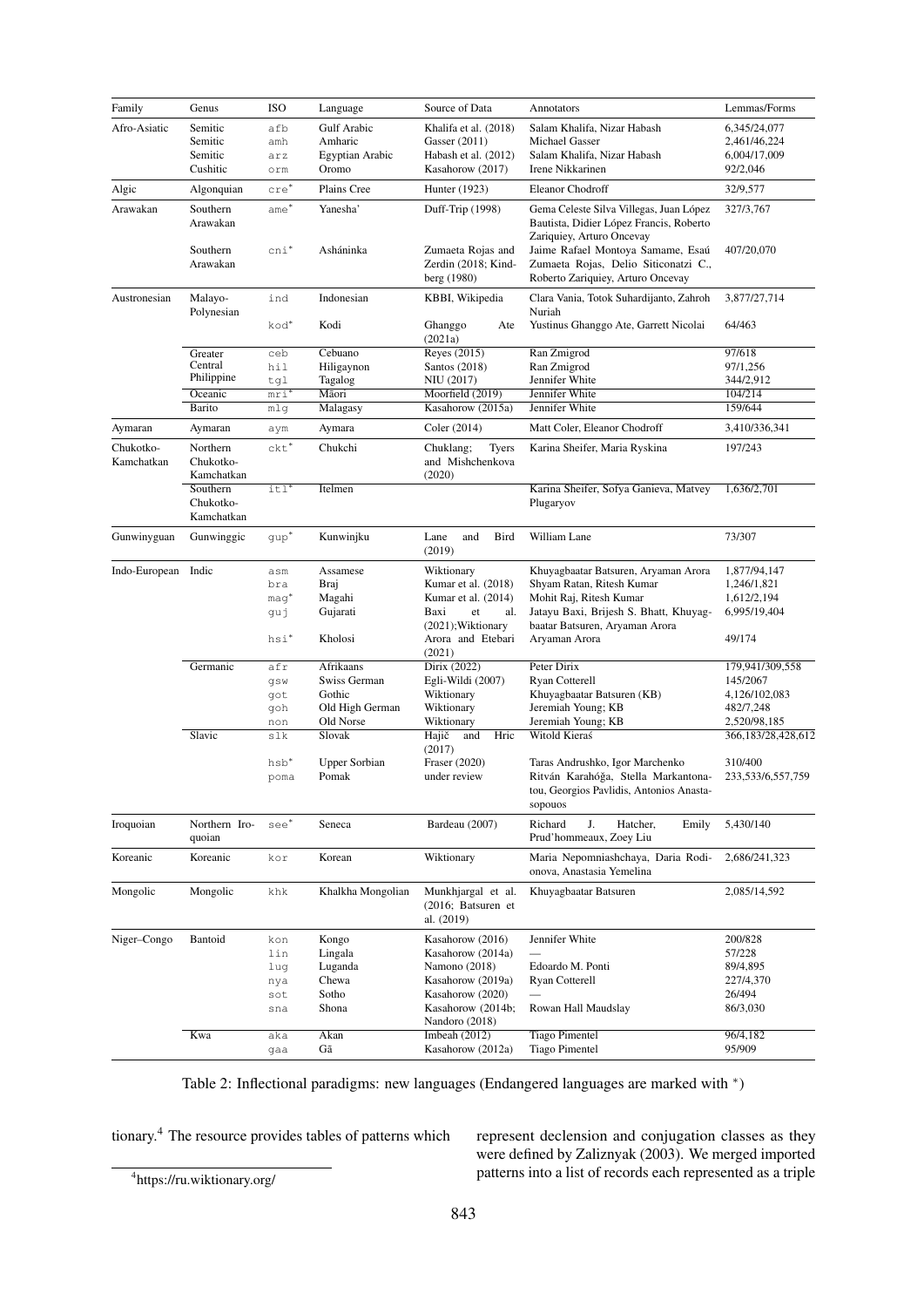<span id="page-4-0"></span>

| Family                  | Genus                 | <b>ISO</b>       | Language                                | Source of Data                                     | Annotators                                                                                                         | Lemmas/Forms  |
|-------------------------|-----------------------|------------------|-----------------------------------------|----------------------------------------------------|--------------------------------------------------------------------------------------------------------------------|---------------|
| Oto-<br>Manguean        | Amuzgoan              | $azq^*$          | San Pedro Amuzgos<br>Amuzgo             | Feist et al. $(2015c)$                             | Antonis Anastasopoulos                                                                                             | 332/12,204    |
|                         | Chichimec             | $pei^*$          | Chichimeca-Jonaz                        | Feist and Palancar (2015b)                         | Antonis Anastasopoulos                                                                                             | 123/15,120    |
|                         | Chinantecan           | $cpa^*$          | Tlatepuzco Chinantec                    | Feist and Palancar (2015e)                         | Antonis Anastasopoulos                                                                                             | 697/7,893     |
|                         | Mixtecan              | xty              | Yoloxóchitl Mixtec                      | Feist et al. (2015a)                               | Antonis Anastasopoulos                                                                                             | 594/3,057     |
|                         | Otomian               | $ote*$           | Mezquital Otomi                         | Feist and Palancar (2015d)                         | Antonis Anastasopoulos                                                                                             | 2,028/33,162  |
|                         | Otomian               | otm <sup>*</sup> | Sierra Otomi                            | Feist and Palancar (2015c)                         | Antonis Anastasopoulos                                                                                             | 1,909/31,380  |
|                         | Zapotecan             | $cly^*$          | Eastern Chatino of San<br>Juan Quiahije | Cruz et al. (2020)                                 | Hilaria Cruz, Antonis Anasta-<br>sopoulos                                                                          | 185/4,716     |
|                         | Zapotecan             | $ctp^*$          | Eastern Chatino of Yaite-<br>pec        | Feist et al. (2015d)                               | Antonis Anastasopoulos                                                                                             | 223/3,796     |
|                         | Zapotecan             | $czn^*$          | Zenzontepec Chatino                     | Feist et al. (2015b)                               | Antonis Anastasopoulos                                                                                             | 386/1,567     |
|                         | Zapotecan             | $zpv^*$          | Chichicapan Zapotec                     | Feist and Palancar (2015a)                         | Antonis Anastasopoulos                                                                                             | 379/1,164     |
| Pano-<br>Tacana         | Pano                  | $shp^*$          | Shipibo-Konibo                          | James et al. (1993); Valen-<br>zuela (2003)        | Roberto<br>Candy<br>Angulo,<br>Zariquiey, Arturo Oncevay                                                           | 2,111/14,588  |
| Siouan                  | Core Siouan           | $dak^*$          | Dakota                                  | LaFontaine and McKay<br>(2005)                     | Eleanor Chodroff                                                                                                   | 537/3,766     |
| Songhay                 | Songhay               | dje              | Zarma                                   | Kasahorow (2019b)                                  | Ran Zmigrod                                                                                                        | 27/84         |
| Trans-<br>New<br>Guinea | Bosavi                | $a$ il $*$       | Eibela                                  | Aiton (2016)                                       | Grant Aiton, Edoardo Maria<br>Ponti, Ekaterina Vylomova                                                            | 642/2,718     |
| Tungusic                | Tungusic              | $\mathtt{evn}^*$ | Evenki                                  | Kazakevich and Klyachko<br>(2013)                  | Elena Klyachko                                                                                                     | 4,495/11,371  |
|                         | Tungusic              | sjo*             | Xibe                                    | Zhou et al. (2020)                                 | Elena Klyachko                                                                                                     | 1,892/3,054   |
| Turkic                  | Turkic                | sah              | Sakha                                   | Forcada et al. (2011, Aper-<br>tium: apertium-sah) | Francis M. Tyers,<br>Jonathan<br>North Washington,<br>Sardana<br>Ivanova, Christopher Straughn,<br>Maria Ryskina   | 5,622/590,765 |
|                         | Turkic                | tyv              | Tuvan                                   | Forcada et al. (2011, Aper-<br>tium: apertium-tyv) | Francis M. Tyers,<br>Jonathan<br>North Washington,<br>Aziyana<br>Bayyr-ool,<br>Aelita<br>Salchak,<br>Maria Ryskina | 5,032/586,180 |
|                         | Turkic                | kir              | Kyrgyz                                  | (Aytnatova, 2016)                                  | Eleanor Chodroff                                                                                                   | 98/5,544      |
|                         | Turkic                | uiq              | Uyghur                                  | (Kadeer, 2016)                                     | Eleanor Chodroff                                                                                                   | 90/8,178      |
|                         | Turkic                | uzb              | Uzbek                                   | (Abdullaev, 2016; Turkicum,<br>2019b)              | Eleanor Chodroff                                                                                                   | 428/36,031    |
| Uralic                  | Finnic                | vro*             | Võro                                    | Iva (2007)                                         | Ekaterina Vylomova                                                                                                 | 63/512        |
| Uto-<br>Aztecan         | Tepiman               | $\circ$ od $^*$  | O'odham                                 | Zepeda (2003)                                      | Eleanor Chodroff                                                                                                   | 370/1,628     |
| Yeniseian               | Northern<br>Yeniseian | ket*             | Ket                                     | Ket corpus                                         | Polina<br>Budianskaya,<br>Elena<br>Mashkovtseva,<br>Alexandra<br>Serova                                            | 349/1,184     |
| Constructed —           |                       | epo              | Esperanto                               | Wiktionary                                         | Arya D. McCarthy                                                                                                   | 1,945/58,350  |

Table 3: Inflectional paradigms: new languages (continuation; Endangered languages are marked with \*)

consisting of the following:

- paradigm identifier (formed from a respective paradigm name given in Wiktionary);
- relevant UniMorph grammatical tags in their canonical order;
- word form pattern which usually contains one or more variable parts shared to other grammatical forms within the same paradigm.

We also developed an application that finds matching paradigms for every lemma in the UniMorph database by finding the intersection of matching paradigms over all {lemma, form, features} triplets observed for each given lemma in a UniMorph data file. Normally, multiple inflected forms occur for each lemma, which enables finding precise paradigms for most lemmas. Nevertheless, some ambiguity remains in many cases in Russian, due to the existence of numerous subtle variants in similar paradigms.

## 3. New Languages and Data

## 3.1. Inflectional Paradigms

For the UniMorph 4.0 milestone, we have added new languages scraped from linguistic resources such as Surrey Morphology Group databases [\(Feist et al., 2015c\)](#page-9-12), Apertium morphological analysers [\(Tyers et al., 2010\)](#page-12-9), and other language grammars. The current release of inflectional paradigms cover about 122 million inflections in 182 languages in total.

#### 3.1.1. New Languages

In the UniMorph 4.0 release, we introduce 67 new languages from 22 families: Afro-Asiatic, Algic, Arawakan, Austronesian, Aymaran, Chukotko-Kamchatkan, Gunwinyguan, Indo-European, Iroquoian, Koreanic, Mongolic, Niger–Congo, Oto-Manguean, Pano-Tacana, Siouan, Songhay, Trans-New Guinea, Tungusic, Turkic, Uralic, Uto-Aztecan, and Yeniseian,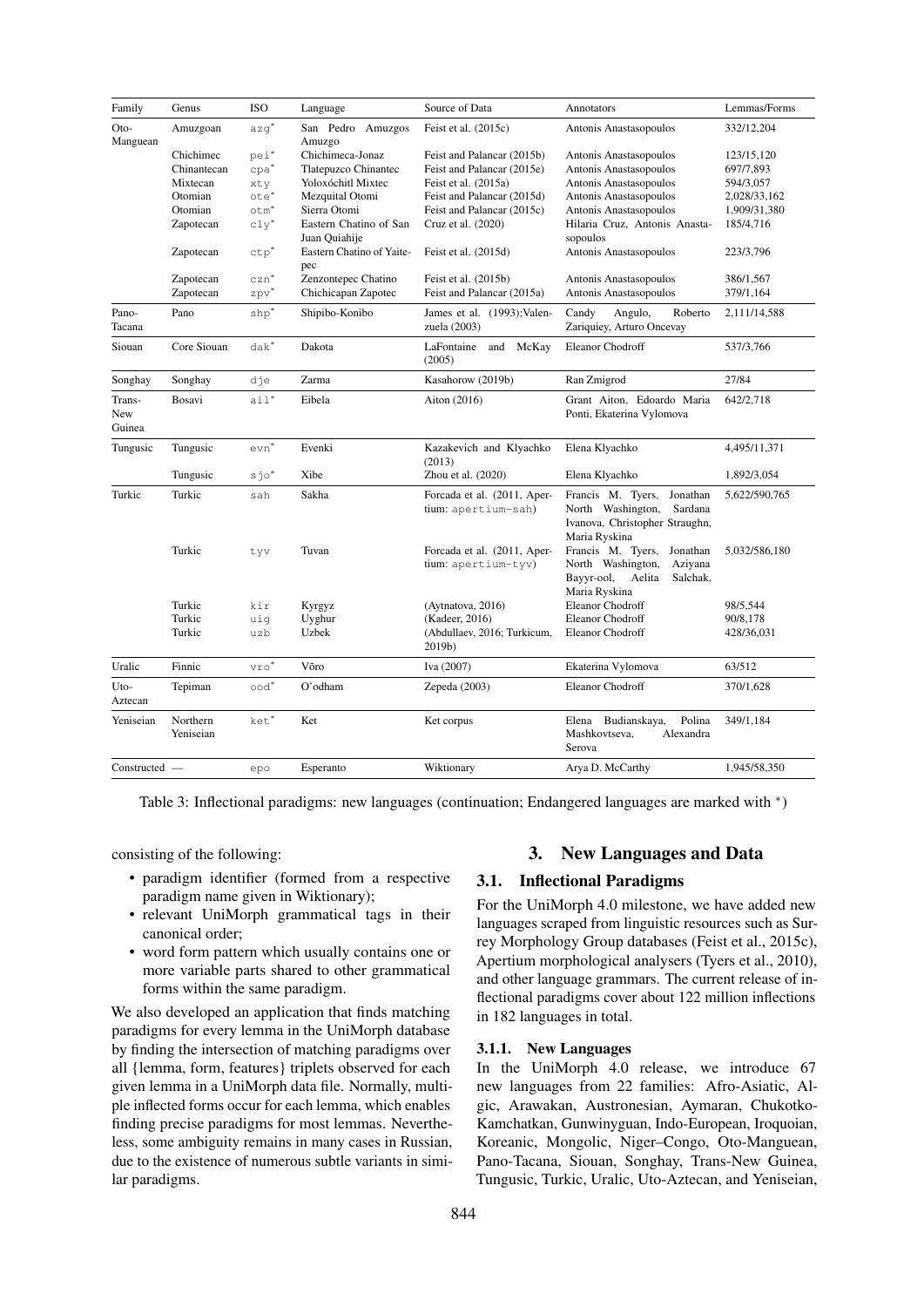<span id="page-5-2"></span>

| Family            | Genus     | <b>ISO</b> | Language                      | Source of Data                                                | Annotators                                   | Lemmas/Forms       |
|-------------------|-----------|------------|-------------------------------|---------------------------------------------------------------|----------------------------------------------|--------------------|
| Afro-Asiatic      | Semitic   | ara        | Standard Arabic               | Taji et al. (2018)                                            | Salam Khalifa, Nizar Habash                  | 11.676/418.010     |
|                   | Semitic   | heb        | Hebrew (Vocalized)            | Wiktionary                                                    | Omer Goldman                                 | 1.183/33.178       |
|                   | Semitic   | heb        | Hebrew (Unvocal-<br>ized)     | Sade et al. (2018)                                            | Anna Yablonskaya                             | 6.499/14.454       |
|                   | Semitic   | syc        | Classic Syriac                | <b>SEDRA</b>                                                  | Charbel El-Khaissi                           | 3,299/31,972       |
| Indo-<br>European | Iranian   | ckb        | Central Kurdish (So-<br>rani) | Alexina project                                               | Ali Salehi                                   | 274/22,990         |
|                   | Iranian   | sdh        | Southern Kurdish              | Fattah (2000, native speakers)                                | Ali Salehi                                   | 1/189              |
|                   | Slavic    | pol        | Polish                        | Woliński<br>al.<br>et<br>(2020; Woliński and Kieraś<br>(2016) | Witold<br>Kieraś.<br>Marcin<br>Woliński      | 274,550/13,882,543 |
|                   | Slavic    | ces        | Czech                         | Hajič et al. (2020)                                           | Witold Kieraś                                | 824,074/50,284,287 |
| Niger-Congo       | Bantoid   | SWC        | Swahili                       | Kasahorow (2012b)                                             | Jennifer White                               | 97/4,949           |
|                   | Bantoid   | zul        | Zulu                          | Kasahorow (2015b)                                             |                                              | 87/500             |
| Turkic            | Turkic    | tur        | Turkish                       | UniMorph (Kirov et al., 2018,<br>Wiktionary)                  | Omer Goldman and Duygu<br>Ataman             | 3,579/570,420      |
|                   | Turkic    | kaz        | Kazakh                        | (Nabiyev, 2015; Turkicum,<br>2019a), Polish Wiktionary        | Eleanor Chodroff, Khuyag-<br>baatar Batsuren | 1.755/40.283       |
| Uralic            | Finnic    | krl        | Karelian                      | Boyko et al. (2021, VepKar)                                   | Andrew Krizhanovsky                          | 10,842/411,271     |
|                   | Finnic    | lud        | Ludic                         | Boyko et al. (2021, VepKar)                                   | Natalia Krizhanovsky                         | 6,751/11,313       |
|                   | Finnic    | olo        | Livvi                         | Boyko et al. (2021, VepKar)                                   | Elizabeth Salesky                            | 27.676/1.199.149   |
|                   | Finnic    | vep        | <b>Veps</b>                   | Boyko et al. (2021, VepKar)                                   |                                              | 18,618/815,676     |
| Kartvelian        | Karto-Zan | kat        | Georgian                      | Guriel et al. (2022)                                          | David Guriel                                 | 118/21.055         |

Table 4: Inflectional paradigms: augmented languages.

<span id="page-5-3"></span>

| Italian $[edit]$<br>Etymology [edit]                     |          |             | <b>Preliminary derivations:</b> |                 |          |
|----------------------------------------------------------|----------|-------------|---------------------------------|-----------------|----------|
| morfologico + -mente                                     | Language | Lemma       | <b>Derivation</b>               | <b>Features</b> | Morpheme |
|                                                          | Italian  | morfologico | morfologicamente                | $ADJ$ :?        | ?        |
| Adverb [edit]                                            | Italian  | morfologico | morfologicamente                | ?:ADV           | -mente   |
| morfologicamente<br>1. morphologically                   | Italian  | morfologia  | morfologico                     | ?:ADJ           | -ico     |
| Italian [edit]<br>Etymology [edit]                       |          |             | <b>Final derivations:</b>       |                 |          |
| morfologia + -ico                                        | Language | Lemma       | Derivation                      | <b>Features</b> | Morpheme |
| Adjective [edit]                                         | Italian  | morfologico | morfologicamente                | ADJ:ADV         | -mente   |
| morfologico (feminine morfologica, masculine plural morf | Italian  | morfologia  | morfologico                     | N:ADJ           | -ico     |
| 1. morphological<br><b>Derived terms</b><br>edit 1       |          |             |                                 |                 |          |

Figure 2: The Wiktionary extraction process of derivational paradigms

and the Esperanto constructed language, as shown in Table [2](#page-3-1) and [3.](#page-4-0) Of these new languages, 30 are endan-gered.<sup>[5](#page-5-1)</sup> Extended details on some of the languages can be found in Appendix [A.](#page-12-14)

## 3.1.2. Augmented Languages

The data for a handful of existing languages was expanded in several dimensions. In most cases the expansion included additions of new inflection tables from various sources, but for some languages data was added by expanding existing inflection tables (e.g. Turkish), by adding for more dialects (e.g. Arabic), or by accounting for orthographic variations (e.g. Hebrew). See Table [4](#page-5-2) for details.

For some languages the additional data is much larger.

For example, the new Czech data consists of about 50M analyzed word forms from Hajič et al. (2020), compared to the 135k existing forms, and some Uralic languages' data grew from a few hundred forms to about a million using the VepKar corpus [\(Boyko et al., 2021\)](#page-8-22).

#### <span id="page-5-0"></span>3.2. Derivational Paradigms

Language-specific editions of Wiktionary contain large amounts of derivational data, typically in two forms: *etymology templates* and *derived terms* (see [Figure 2\)](#page-5-3). Building on prior results from the *MorphyNet* project [\(Batsuren et al., 2021\)](#page-8-23), we have implemented an extraction mechanism from both kinds of sections, covering 12 Wiktionary editions and 30 languages.

We managed to extract 4.3 million preliminary derivations, as reported in Table [5.](#page-6-0) We considered such derivations as 'preliminary' because they are both redundant

<span id="page-5-1"></span><sup>5</sup> http://www.unesco.org/languages-atlas/index.php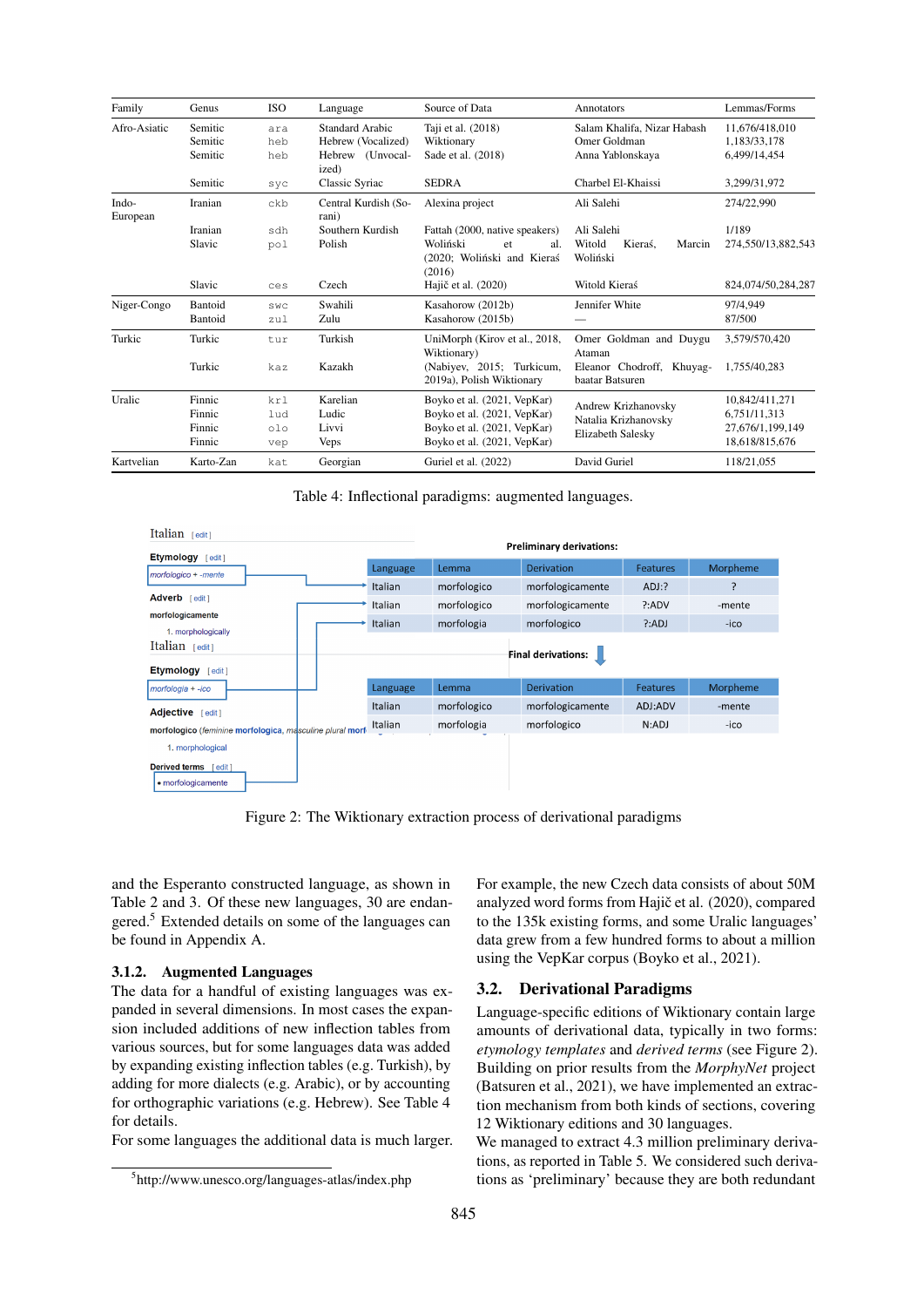<span id="page-6-0"></span>

| Wiktionary edition | Etymology | Derived terms |
|--------------------|-----------|---------------|
| English            | 683,351   | 1,116,122     |
| French             | 17,784    | 475,843       |
| Finnish            | 16,727    | 23,516        |
| Hungarian          | 9,358     | n.a           |
| Polish             | n.a       | 1,200,228     |
| Russian            | n.a       | 303,052       |
| German             | n.a       | 244,032       |
| Czech              | n.a       | 178,383       |
| Italian            | n.a       | 40,020        |
| Portuguese         | n.a       | 12,667        |
| Catalan            | n.a       | 7,069         |
| Serbo-Croatian     | n.a       | 4,271         |
| Total              | 727,220   | 3,605,203     |

Table 5: Preliminary incomplete derivations extracted from 12 editions of Wiktionary

and incomplete: some derivations are provided multiple times, but may lack indications for certain derivational features, such as parts of speech or affixes, as shown in [Figure 2.](#page-5-3) For example, the etymology section of the Italian *'morfologia*→*morfologico'* does not provide the part of speech of the source lemma, while *'morfo* $logico \rightarrow morfologicamente'$  is provided in two different ways.

In order to obtain final and complete derivations, we automatically fused the preliminary instances and eliminated duplicates. As a final result, shown in Table [6,](#page-6-1) we inferred 769,102 derivations and 12,420 affixes for 30 languages of 10 genera.

# 3.3. Morpheme Segmentation

The schema update of UniMorph 3.0 [\(McCarthy et al.,](#page-11-0) [2020\)](#page-11-0) introduced segmentation structure of inflected forms along with segmented morphological features, as in [Figure 3\(](#page-7-0)c). UniMorph 4.0 extends this data structure by complete morphological analysis for 16 languages. Segmentations were computed using language-specific inflectional morpheme datasets representing the inflection network between word forms, as shown in [Fig](#page-7-0)[ure 3\(](#page-7-0)b). Each node of this network represents a unique set of morphological features, and each directed edge represents the fact that the target form is an inflection of the source. Each row of [Figure 3\(](#page-7-0)b) corresponds to an edge of the network, with each item in the *Morphemes* column implementing the inflection. For example, in Hungarian all plural dative noun N;DAT;PL word forms are inflected from the plural nominal N;NOM;PL forms by one of the suffixes *-ak,-ek,-ok,-ök,-k*. Such morpheme tables were created by language expert contributors for 16 languages. Using the morpheme tables, we algorithmically (recursively) segment each inflected word form in UniMorph. This method is very effective with regular inflection cases for the 16 languages considered. In order to cover irregular inflections [\(Gorman et](#page-9-23) [al., 2019\)](#page-9-23), we implemented custom segmentation rules for these languages. In total, 15 million segmentations

<span id="page-6-1"></span>

| Languages       | Lemmas  | Derivations | Morphemes |
|-----------------|---------|-------------|-----------|
| English         | 67,412  | 225,131     | 2,445     |
| Russian         | 11,922  | 93,039      | 575       |
| French          | 12,473  | 72,952      | 636       |
| Italian         | 18,650  | 58,848      | 749       |
| Polish          | 6,518   | 58,711      | 405       |
| Finnish         | 18,142  | 36,843      | 446       |
| Czech           | 4,875   | 32,336      | 318       |
| German          | 8,070   | 29,381      | 465       |
| Hungarian       | 14,566  | 28,177      | 832       |
| Spanish         | 9,159   | 25,080      | 490       |
| Dutch           | 7,810   | 13,506      | 366       |
| Portuguese      | 6,076   | 11,774      | 387       |
| Romanian        | 6,929   | 11,039      | 382       |
| Swedish         | 2,190   | 9,244       | 217       |
| Serbo-Croatian  | 4,916   | 8,553       | 429       |
| Catalan         | 5,492   | 8,284       | 241       |
| Ukraine         | 5,212   | 6,650       | 105       |
| Irish           | 3,719   | 6,417       | 270       |
| Latin           | 3,429   | 5,889       | 689       |
| Latvian         | 1,869   | 4,235       | 91        |
| Bokmal          | 2,310   | 3,238       | 227       |
| Danish          | 2,137   | 3,021       | 184       |
| Galician        | 1,995   | 2,832       | 230       |
| Greek           | 1,842   | 2,575       | 372       |
| Nynorsk         | 1,542   | 2,131       | 217       |
| Armenian        | 1,527   | 2,009       | 130       |
| Kazakh          | 1,348   | 1,965       | 91        |
| Scottish-Gaelic | 1,346   | 1,837       | 80        |
| Turkish         | 1,248   | 1,776       | 122       |
| Mongolian       | 1,410   | 1,629       | 229       |
| Total           | 236,134 | 769,102     | 12,420    |

Table 6: Final derivations of 30 languages, released in UniMorph 4.0

were computed for 16 languages, as shown in Table [7.](#page-7-1) Related work on segmentation or extracting lexical information from Wiktionary include the Wikinflection project [\(Metheniti and Neumann, 2020\)](#page-11-17), the DBnary project [\(Sérasset, 2015\)](#page-11-18), MorphoChallenge data [\(Kurimo et al., 2010\)](#page-10-23), JWKTL [\(Zesch et al., 2008\)](#page-12-15), EtymDB-2.0 [\(Fourrier and Sagot, 2020\)](#page-9-24), and Yawipa [\(Wu and Yarowsky, 2020a;](#page-12-16) [Wu and Yarowsky, 2020b\)](#page-12-17).

#### 4. Validation tool

Evaluation of morphological databases' quality is a challenging task due to the weird and irregular morphological aspects of languages [\(Gorman et al., 2019\)](#page-9-23). Given millions of inflections in languages such as Finnish and Russian, manual evaluation is often time-consuming and cost-inefficient. In this release, we extend an exist-ing UniMorph validation tool<sup>[6](#page-6-2)</sup>, developed by [McCarthy](#page-10-24) [et al. \(2018\)](#page-10-24). With this extension, we can compute the precision, recall, and F-measure for all part-of-speech categories of UniMorph resources. It complements the tools released in [McCarthy et al. \(2020\)](#page-11-0) for canonicalization and flagging common annotation errors.

<span id="page-6-2"></span><sup>6</sup> https://github.com/unimorph/ud-compatibility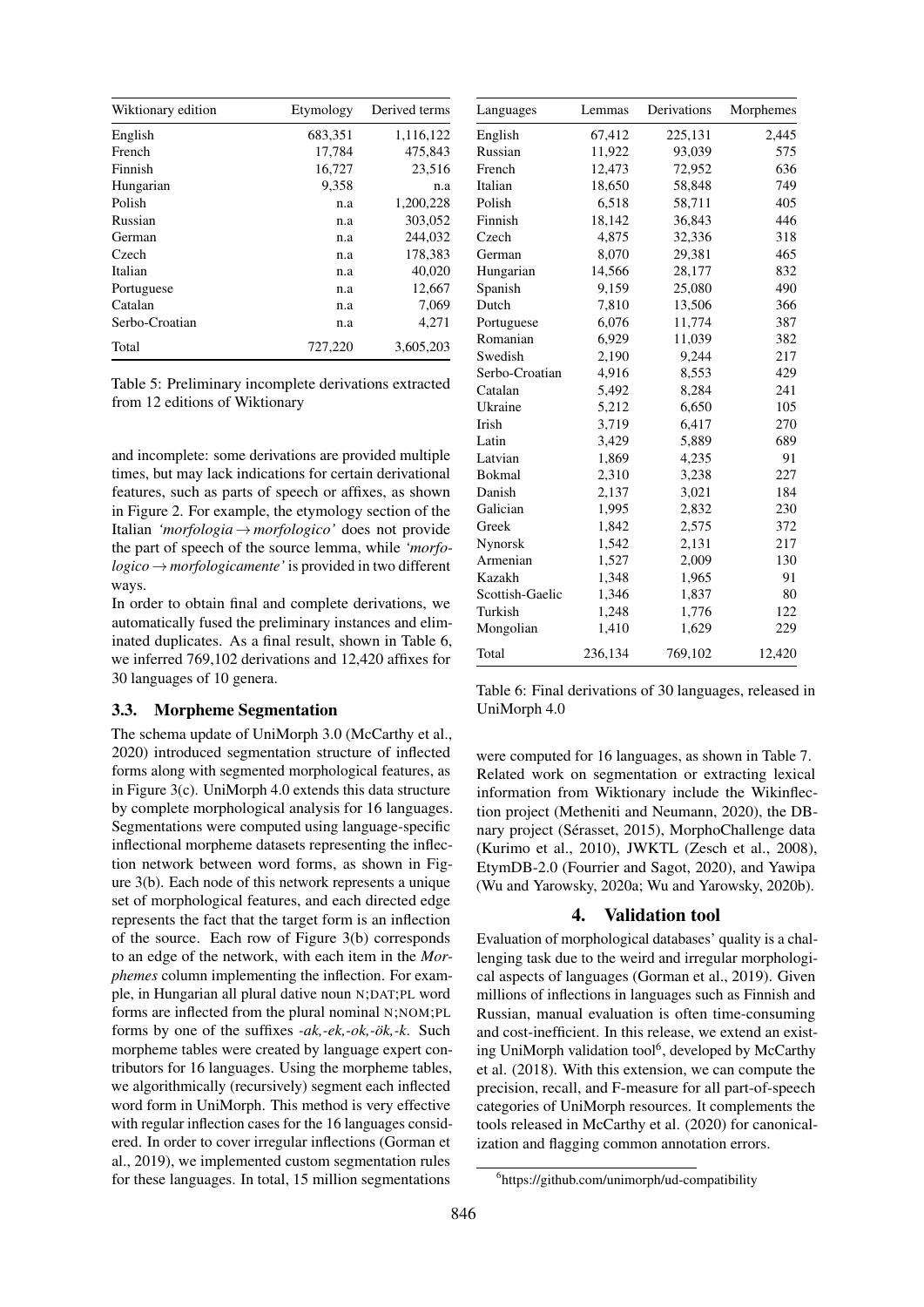<span id="page-7-0"></span>

|     | (a) UniMorph 3.0 |                                    |            |                    |  |  |  |
|-----|------------------|------------------------------------|------------|--------------------|--|--|--|
|     | Lemma            | Form                               | Features   |                    |  |  |  |
|     | légy             | légy                               |            | N; NOM; SG         |  |  |  |
|     | légy             | legyek                             |            | N; NOM; PL         |  |  |  |
|     | légy             | legyeknek                          | N; DAT; PL |                    |  |  |  |
|     | Source Form      | (b) Morpheme Table<br>Morphemes    |            | <b>Target Form</b> |  |  |  |
|     | N; NOM; SG       | -ök:-ok:-ek:-ak:-k                 |            | $N$ ; $NOM$ ; $PL$ |  |  |  |
|     | N; NOM; PL       | -nak:-nek                          |            | N; DAT; PL         |  |  |  |
|     |                  | (c) UniMorph 4.0 with Segmentation |            |                    |  |  |  |
| mma | Form             | Features                           |            | Segmentation       |  |  |  |

| Lemma | <b>Form</b> | Features    | Segmentation                  |
|-------|-------------|-------------|-------------------------------|
| légy  | légy        | N; NOM; SG  | $\overbrace{\phantom{aaaaa}}$ |
| légy  | legyek      | N   NOM; PL | $l$ égy   ek                  |
| légy  | legyeknek   | N PL DATA   | $l$ égy   ek   nek            |

Figure 3: Segmentation process

<span id="page-7-1"></span>

| Language       | Lemmas    | Forms/Segmentations |
|----------------|-----------|---------------------|
| Finnish        | 81,729    | 3,708,296           |
| Serbo-Croatian | 68,757    | 1,760,095           |
| Latin          | 50,949    | 1,440,506           |
| Russian        | 36,387    | 1,321,024           |
| Spanish        | 65,565    | 1,289,324           |
| Hungarian      | 38,067    | 1,016,819           |
| Czech          | 33,348    | 816,956             |
| Italian        | 89,763    | 712,021             |
| Polish         | 36,940    | 663,545             |
| English        | 396,772   | 649,594             |
| German         | 39,275    | 490,331             |
| French         | 52,711    | 453,229             |
| Portuguese     | 39,029    | 376,341             |
| Catalan        | 14,979    | 158,922             |
| Swedish        | 12,508    | 131,599             |
| Mongolian      | 2,085     | 14,592              |
| Total          | 1,058,864 | 15,003,194          |

Table 7: UniMorph 4.0 languages with segmentations

With this validation tool, we evaluated five highresource languages—English, Latin, French, Russian, and Spanish—against the UD treebanks [\(Silveira et al.,](#page-11-19) [2014;](#page-11-19) [Haug and Jøhndal, 2008;](#page-9-25) [Guillaume et al., 2019;](#page-9-26) [Lyashevskaya et al., 2019;](#page-10-25) [Taulé and Recasens, 2008\)](#page-12-18) (Table [8\)](#page-7-2). UniMorph 3.0 data results in high precision between 97.2% and 99.8% but at low recall rates from 10.8% to 43.3%. An important reason for these low recall rates was that UniMorph 3.0 was based on the data extracted 4–5 years ago. Since then, Wiktionary has been constantly improved by the Wiktionarians. Another crucial reason was the fact that UniMorph 3.0 had no inflections for adjectives and nouns for English, French, and Spanish. In addition, Latin inflections lack the entire class of deponent verbs and Russian inflec-

<span id="page-7-2"></span>

| Language | UniMorph | Recall | Precision | $\rm F_1$ |
|----------|----------|--------|-----------|-----------|
| English  | v3.0     | 24.6   | 98.6      | 39.4      |
|          | v4.0     | 71.6   | 99.7      | 83.4      |
| Latin    | v3.0     | 43.3   | 97.2      | 59.9      |
|          | v4.0     | 76.3   | 98.1      | 85.3      |
| French   | v3.0     | 20.6   | 98.5      | 34.1      |
|          | v4.0     | 79.7   | 97.9      | 87.9      |
| Russian  | v3.0     | 10.8   | 97.4      | 19.4      |
|          | v4.0     | 61.5   | 95.2      | 74.7      |
| Spanish  | v3.0     | 32.1   | 99.8      | 48.6      |
|          | v4.0     | 89.7   | 99.3      | 94.3      |

Table 8: Automatic validation of UniMorph v3.0 and v4.0 on UD Treebanks for five languages

tions miss lexical features, e.g., gender for nouns and perfective/imperfective aspects for verbs. In both Latin and Russian, participles have no morphological features on case, gender, and number. By incorporating these into the extraction pipeline, we extracted new data from Wiktionary on these five languages and conducted the evaluation again. As shown in Table [8,](#page-7-2) recall rates were significantly improved to 61.5–89.7% while maintaining high quality at 95.2–99.3%. With this approach, we have so far extended and improved 17 existing languages of UniMorph.

#### 5. Conclusion

The UniMorph project represents a massively multilingual effort at cataloguing the world's inflectional and derivational morphology. Here, we present Uni-Morph 4.0 which has several improvements and expansions both in terms of contents and scopes over the previous release. First, a large community of linguists from all over the world contributed to the Uni-Morph project over the last few years, resulting in 67 new languages (including 30 endangered languages) and an extension of inflectional data on existing 31 languages. Second, we amended the schema with a hierarchical structure necessary for morphological phenomena like multiple-argument agreement and case stacking, while adding missing morphological features to make the schema more inclusive. Third, we introduced morpheme-annotated derivational paradigms, covering 769K derivations in 30 languages from 10 genera. Fourth, we added morpheme segmentation for 16 languages. Finally, we implemented an automatic validation tool to evaluate the UniMorph data against the Universal Dependencies treebanks. With all these efforts, the new release becomes more accurate and complete. The data and tools are published under an open source license at unimorph.github.io. The project welcomes continued contributions from the community.

## Acknowledgments

OG and RT wish to thank ERC grant no. 677352.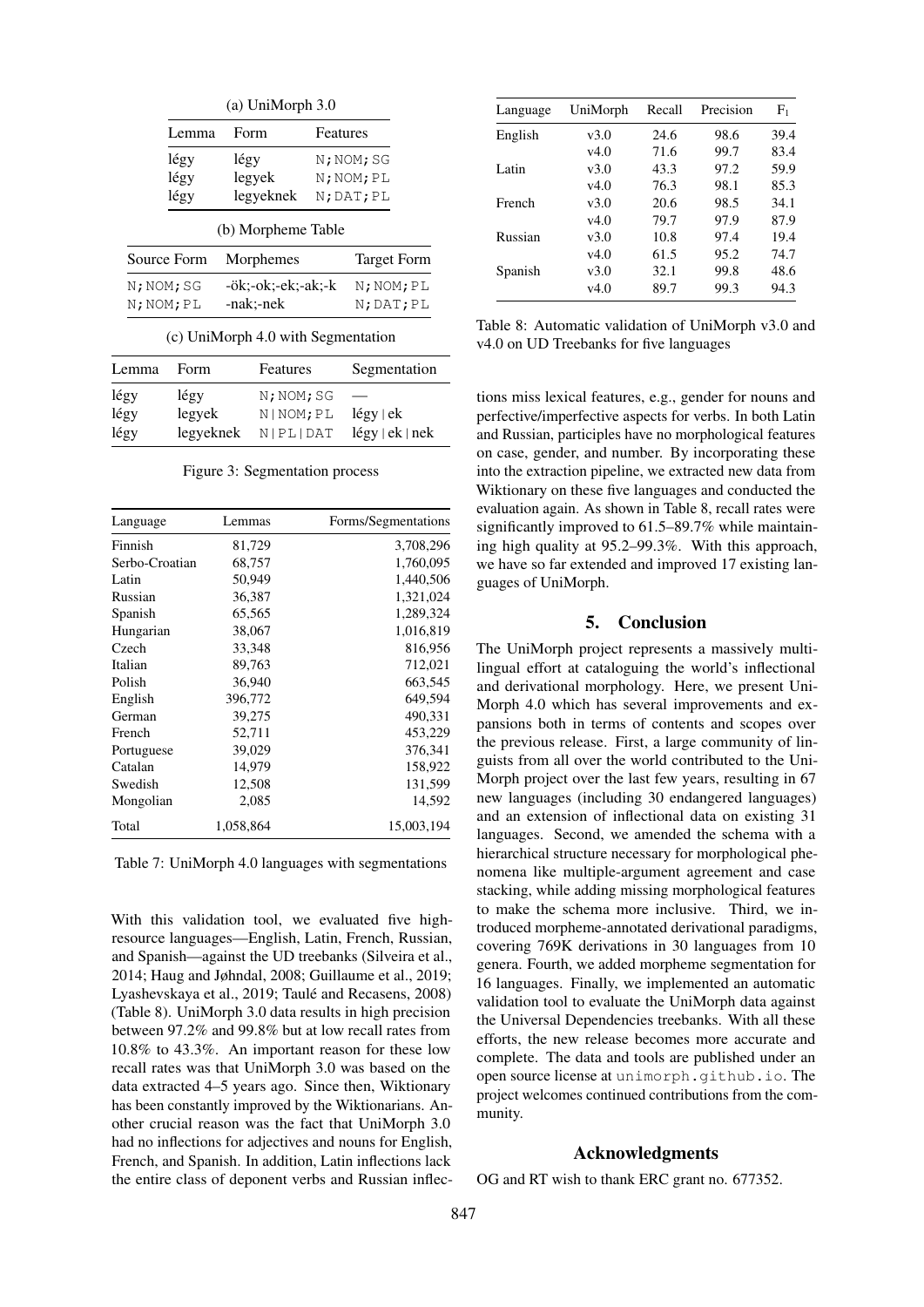#### References

- <span id="page-8-20"></span>Abdullaev, D. (2016). *Uzbek language: 100 Uzbek verbs conjugated in common tenses*. CreateSpace Independent Publishing Platform, Online.
- <span id="page-8-18"></span>Aiton, G. W. (2016). *A grammar of Eibela: a language of the Western Province, Papua New Guinea*. Ph.D. thesis, James Cook University.
- <span id="page-8-7"></span>Anderson, S. R. (1992). *A-morphous morphology*. Number 62. Cambridge University Press.
- <span id="page-8-24"></span>Arka, I. W. (2002). Voice systems in the Austronesian languages of Nusantara: Typology, symmetricality and undergoer orientation. *Linguistik Indonesia*, 21(1):113–139.
- <span id="page-8-11"></span>Arora, A. and Etebari, A. (2021). *Kholosi Dictionary*.
- <span id="page-8-19"></span>Aytnatova, A. (2016). *Kyrgyz Language: 100 Kyrgyz Verbs Fully Conjugated in All Tenses*. CreateSpace Independent Publishing Platform, Online.
- <span id="page-8-14"></span>Bardeau, P. E. W. (2007). *The Seneca Verb: Labeling the Ancient Voice*. Seneca Nation Education Department, Cattaraugus Territory.
- <span id="page-8-15"></span>Batsuren, K., Ganbold, A., Chagnaa, A., and Giunchiglia, F. (2019). Building the Mongolian WordNet. In *Proceedings of the 10th Global Wordnet Conference*, pages 238–244, Wroclaw, Poland, July. Global Wordnet Association.
- <span id="page-8-23"></span>Batsuren, K., Bella, G., and Giunchiglia, F. (2021). MorphyNet: a large multilingual database of derivational and inflectional morphology. In *Proceedings of the 18th SIGMORPHON Workshop on Computational Research in Phonetics, Phonology, and Morphology*, pages 39–48, Online, August. Association for Computational Linguistics.
- <span id="page-8-10"></span>Baxi, J., Bhatt, D., et al. (2021). Morpheme boundary detection & grammatical feature prediction for gujarati: Dataset & model. *arXiv preprint arXiv:2112.09860*.
- <span id="page-8-0"></span>Bickel, B. and Nichols, J. (2013a). Fusion of selected inflectional formatives. In Matthew S. Dryer et al., editors, *The World Atlas of Language Structures Online*. Max Planck Institute for Evolutionary Anthropology, Leipzig.
- <span id="page-8-1"></span>Bickel, B. and Nichols, J. (2013b). Inflectional synthesis of the verb. In Matthew S. Dryer et al., editors, *The World Atlas of Language Structures Online*. Max Planck Institute for Evolutionary Anthropology, Leipzig.
- <span id="page-8-22"></span>Boyko, T., Zaitseva, N., Krizhanovskaya, N., Krizhanovsky, A., Novak, I., Pellinen, N., Rodionova, A., and Trubina, E. (2021). The linguistic corpus VepKar is a language refuge for the Baltic-Finnish languages of Karelia. *Transactions of the Karelian Research Centre of the Russian Academy of Sciences*,  $(7):100-115.$
- <span id="page-8-9"></span>Coler, M. (2014). *A grammar of Muylaq'Aymara: Aymara as spoken in Southern Peru*. Brill.
- <span id="page-8-4"></span>Cotterell, R., Kirov, C., Sylak-Glassman, J., Yarowsky, D., Eisner, J., and Hulden, M. (2016). The SIG-

MORPHON 2016 shared Task—Morphological reinflection. In *Proceedings of the 14th SIGMORPHON Workshop on Computational Research in Phonetics, Phonology, and Morphology*, pages 10–22, Berlin, Germany, August. Association for Computational Linguistics.

- <span id="page-8-5"></span>Cotterell, R., Kirov, C., Sylak-Glassman, J., Walther, G., Vylomova, E., Xia, P., Faruqui, M., Kübler, S., Yarowsky, D., Eisner, J., and Hulden, M. (2017). CoNLL-SIGMORPHON 2017 shared task: Universal morphological reinflection in 52 languages. In *Proceedings of the CoNLL SIGMORPHON 2017 Shared Task: Universal Morphological Reinflection*, pages 1–30, Vancouver, August. Association for Computational Linguistics.
- <span id="page-8-6"></span>Cotterell, R., Kirov, C., Sylak-Glassman, J., Walther, G., Vylomova, E., McCarthy, A. D., Kann, K., Mielke, S. J., Nicolai, G., Silfverberg, M., Yarowsky, D., Eisner, J., and Hulden, M. (2018). The CoNLL– SIGMORPHON 2018 shared task: Universal morphological reinflection. In *Proceedings of the CoNLL– SIGMORPHON 2018 Shared Task: Universal Morphological Reinflection*, pages 1–27, Brussels, October. Association for Computational Linguistics.
- <span id="page-8-16"></span>Cruz, H., Anastasopoulos, A., and Stump, G. (2020). A resource for studying chatino verbal morphology. In *Proceedings of The 12th Language Resources and Evaluation Conference*, pages 2820–2824, Marseille, France, May. European Language Resources Association.
- <span id="page-8-12"></span>Dirix, P.  $(2022)$ . The need for a large(r) Afrikaans treebank. In Ian Bekker et al., editors, *"Ex Africa semper aliquid novi": Linguistic shorts in honour of Andries Coetzee on his 50th birthday*. Stellenbosch Papers in Linguistics Plus, Stellenbosch.
- <span id="page-8-25"></span>R. M. W. Dixon et al., editors. (1999). *The Amazonian languages (Cambridge Language Surveys)*. Cambridge University Press.
- <span id="page-8-2"></span>Dryer, M. S. (2013). Position of case affixes. In Matthew S. Dryer et al., editors, *The World Atlas of Language Structures Online*. Max Planck Institute for Evolutionary Anthropology, Leipzig.
- <span id="page-8-8"></span>Duff-Trip, M. (1998). *Diccionario Yanesha' (Amuesha)-Castellano*. Lima: Instituto Lingüístico de Verano.
- <span id="page-8-13"></span>Egli-Wildi, R. (2007). *Züritüütsch verstaa - Züritüütsch rede*. Küsnacht.
- <span id="page-8-3"></span>Evans, N. and Levinson, S. C. (2009). The myth of language universals: Language diversity and its importance for cognitive science. *Behavioral and brain sciences*, 32(5):429–448.
- <span id="page-8-21"></span>Fattah, I. (2000). *Les dialectes kurdes méridionaux: étude linguistique et dialectologique*. Acta Iranica : Encyclopédie permanente des études iraniennes. Peeters.
- <span id="page-8-17"></span>Feist, T. and Palancar, E. L. (2015a). Oto-manguean inflectional class database: Chichicapan Zapotec. University of Surrey.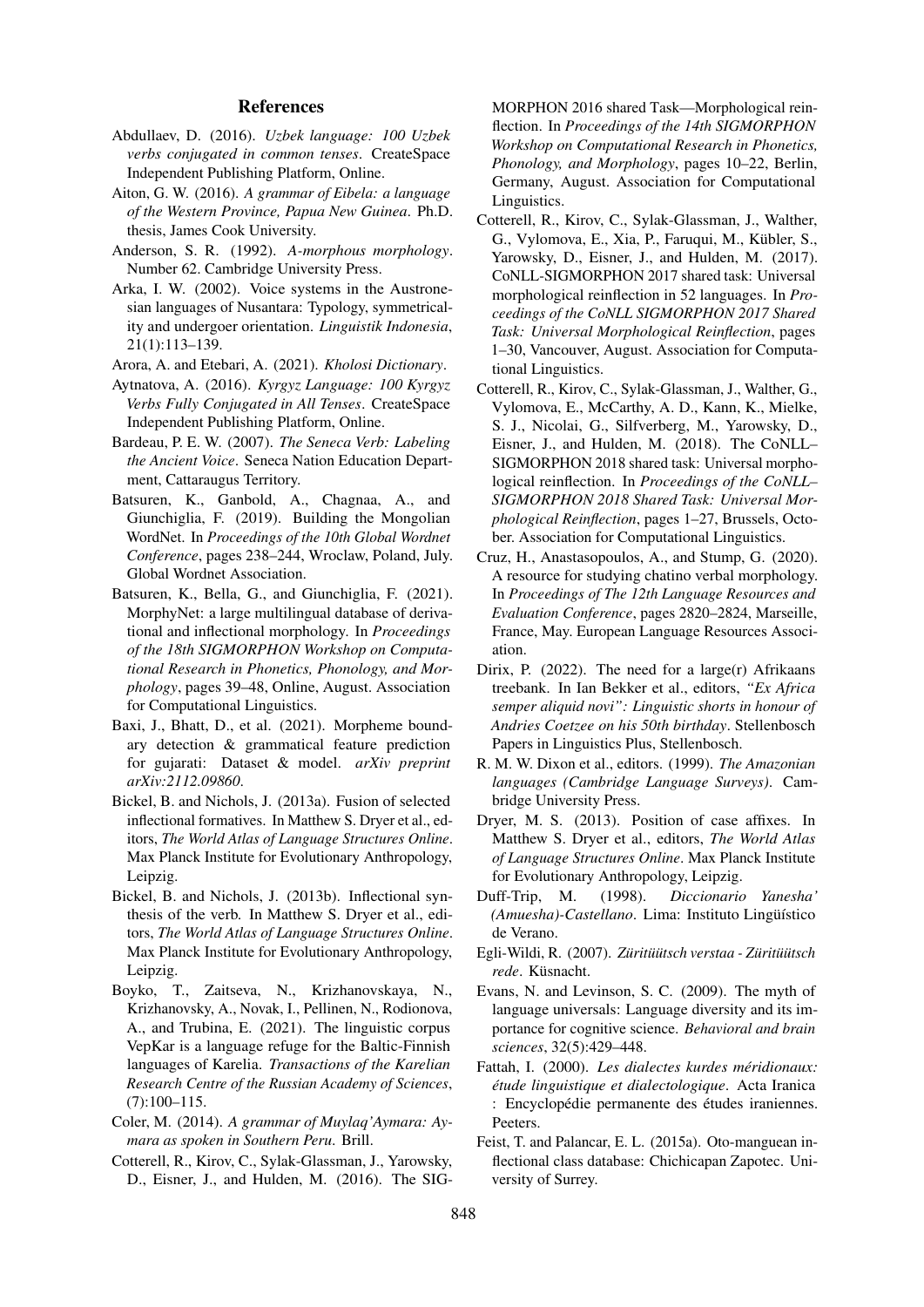- <span id="page-9-13"></span>Feist, T. and Palancar, E. L. (2015b). Oto-manguean inflectional class database: Chichimec. University of Surrey.
- <span id="page-9-17"></span>Feist, T. and Palancar, E. L. (2015c). Oto-manguean inflectional class database: Eastern Highland Otomi. University of Surrey.
- <span id="page-9-16"></span>Feist, T. and Palancar, E. L. (2015d). Oto-manguean inflectional class database: Mezquital Otomi. University of Surrey.
- <span id="page-9-14"></span>Feist, T. and Palancar, E. L. (2015e). Oto-manguean inflectional class database: Tlatepuzco Chinantec. University of Surrey.
- <span id="page-9-15"></span>Feist, T., Palancar, E. L., Amith, J., and Castillo García, R. (2015a). Oto-manguean inflectional class database: Yoloxóchitl Mixtec. University of Surrey.
- <span id="page-9-19"></span>Feist, T., Palancar, E. L., and Campbell, E. (2015b). Oto-manguean inflectional class database: Zenzontepec Chatino. University of Surrey.
- <span id="page-9-12"></span>Feist, T., Palancar, E. L., and Fermin, T. (2015c). Otomanguean inflectional class database: San Pedro Amuzgos Amuzgo. University of Surrey.
- <span id="page-9-18"></span>Feist, T., Palancar, E. L., and Rasch, J. (2015d). Oto-manguean inflectional class database: Yaitepec Chatino. University of Surrey.
- <span id="page-9-27"></span>Ferguson, C. F. (1959). Diglossia. *Word*, 15(2):325– 340.
- <span id="page-9-20"></span>Forcada, M. L., Ginestí-Rosell, M., Nordfalk, J., O'Regan, J., Ortiz-Rojas, S., Pérez-Ortiz, J. A., Sánchez-Martínez, F., Ramírez-Sánchez, G., and Tyers, F. M. (2011). Apertium: a free/open-source platform for rule-based machine translation. *Machine translation*, 25(2):127–144.
- <span id="page-9-24"></span>Fourrier, C. and Sagot, B. (2020). Methodological aspects of developing and managing an etymological lexical resource: Introducing EtymDB-2.0. In *Proceedings of the 12th Language Resources and Evaluation Conference*, pages 3207–3216, Marseille, France, May. European Language Resources Association.
- <span id="page-9-10"></span>Fraser, A. (2020). Findings of the WMT 2020 shared tasks in unsupervised MT and very low resource supervised MT. In *Proceedings of the Fifth Conference on Machine Translation*, pages 765–771, Online, November. Association for Computational Linguistics.
- <span id="page-9-5"></span>Gasser, M. (2011). HornMorpho: a system for morphological processing of Amharic, Oromo, and Tigrinya. In *Proceedings of the Conference on Human Language Technology for Development*, Alexandria, Egypt.
- <span id="page-9-8"></span>Ghanggo Ate, Y. (2021a). *Documentation of Kodi*. New Haven: Endangered Language Fund.
- <span id="page-9-29"></span>Ghanggo Ate, Y. (2021b). Reduplication in Kodi: A paradigm function account. *Word Structure 14(3)*, 14(3):312–353.
- <span id="page-9-23"></span>Gorman, K., McCarthy, A. D., Cotterell, R., Vylomova, E., Silfverberg, M., and Markowska, M. (2019). Weird inflects but OK: Making sense of morphological generation errors. In *Proceedings of the 23rd Con-*

*ference on Computational Natural Language Learning (CoNLL)*, pages 140–151, Hong Kong, China, November. Association for Computational Linguistics.

- <span id="page-9-28"></span>Grierson, G. A. and Konow, S. (1903). *Linguistic Survey of India*. Calcutta Supt., Govt. Printing.
- <span id="page-9-26"></span>Guillaume, B., de Marneffe, M.-C., and Perrier, G. (2019). Conversion et améliorations de corpus du français annotés en universal dependencies. *Traitement Automatique des Langues*, 60(2):71–95.
- <span id="page-9-4"></span>Guriel, D., Goldman, O., and Tsarfaty, R. (2022). Morphological reinflection with multiple arguments: An extended annotation schema and a georgian case study. In *Proceedings of the 60th Annual Meeting of the Association for Computational Linguistics*, Dublin, Ireland, May. Association for Computational Linguistics.
- <span id="page-9-6"></span>Habash, N., Eskander, R., and Hawwari, A. (2012). A morphological analyzer for Egyptian Arabic. In *Proceedings of the Twelfth Meeting of the Special Interest Group on Computational Morphology and Phonology*, pages 1–9, Montréal, Canada, June. Association for Computational Linguistics.
- <span id="page-9-9"></span>Hajič, J. and Hric, J. (2017). MorfFlex SK 170914. LINDAT/CLARIAH-CZ digital library at the Institute of Formal and Applied Linguistics (ÚFAL), Faculty of Mathematics and Physics, Charles University.
- <span id="page-9-22"></span>Hajič, J., Hlaváčová, J., Mikulová, M., Straka, M., and Štěpánková, B. (2020). MorfFlex CZ 2.0. LINDAT/CLARIAH-CZ digital library at the Institute of Formal and Applied Linguistics (ÚFAL), Faculty of Mathematics and Physics, Charles University.
- <span id="page-9-1"></span>Haspelmath, M. (2007). Pre-established categories don't exist: Consequences for language description and typology. *Linguistic Typology*, 11(1):119–132.
- <span id="page-9-3"></span>Haspelmath, M. (2010). Comparative concepts and descriptive categories in crosslinguistic studies. *Language*, 86(3):663–687.
- <span id="page-9-2"></span>Haspelmath, M. (2021). General linguistics must be based on universals (or non-conventional aspects of language). *Theoretical Linguistics*, 47(1-2):1–31.
- <span id="page-9-25"></span>Haug, D. T. and Jøhndal, M. (2008). Creating a parallel treebank of the old indo-european bible translations. In *Proceedings of the second workshop on language technology for cultural heritage data (LaTeCH 2008)*, pages 27–34.
- <span id="page-9-7"></span>Hunter, J. (1923). *A Lecture on the Grammatical Construction of the Cree Language. Also Paradigms of the Cree Verb (Original work published 1875*. The Society for Promoting Christian Knowledge, London.
- <span id="page-9-0"></span>Iggesen, O. A. (2013). Number of cases. In Matthew S. Dryer et al., editors, *The World Atlas of Language Structures Online*. Max Planck Institute for Evolutionary Anthropology, Leipzig.
- <span id="page-9-11"></span>Imbeah, P. K. (2012). *102 Akan Verbs*. CreateSpace Independent Publishing Platform, Online.
- <span id="page-9-21"></span>Iva, S. (2007). *Võru kirjakeele sõnamuutmissüsteem*. Ph.D. thesis.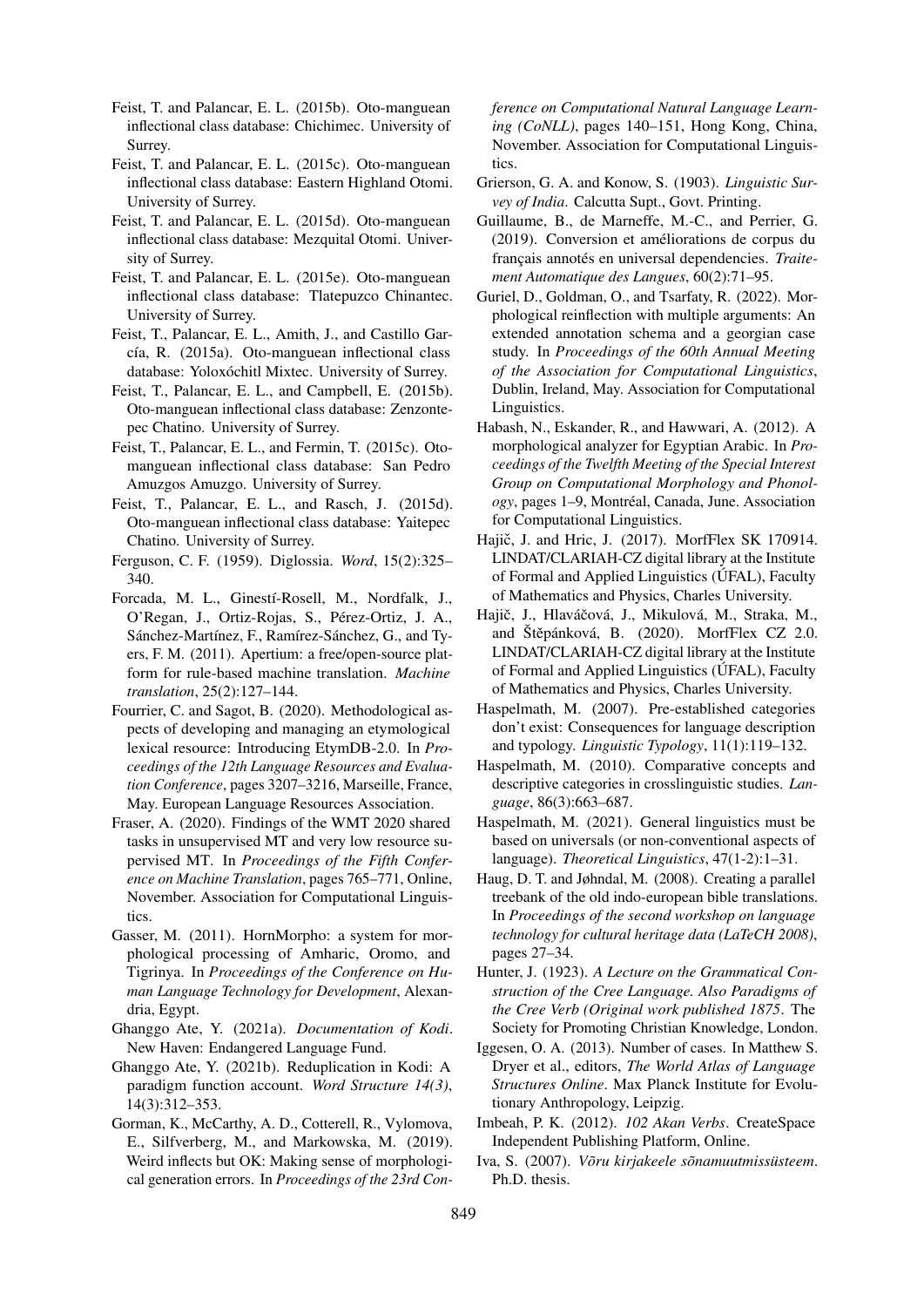<span id="page-10-26"></span>Jain, D. and Cardona, G. (2007). *The Indo-Aryan Languages*. Routledge.

- <span id="page-10-16"></span>James, L., Lauriault, E., and Day, D. (1993). *Diccionario Shipibo-Castellano*. Instituto Lingüístico de Verano.
- <span id="page-10-20"></span>Kadeer, A. (2016). *Uyghur language: 94 Uyghur verbs in common tenses*. CreateSpace Independent Publishing Platform, Online.
- <span id="page-10-15"></span>Kasahorow. (2012a). *102 Ga Verbs*. CreateSpace Independent Publishing Platform, Online.
- <span id="page-10-21"></span>Kasahorow. (2012b). *102 Swahili Verbs*. CreateSpace Independent Publishing Platform, Online.
- <span id="page-10-11"></span>Kasahorow. (2014a). *102 Lingala Verbs: Master the Simple Tenses of the Lingala*. CreateSpace Independent Publishing Platform, Online.
- <span id="page-10-14"></span>Kasahorow. (2014b). *102 Shona Verbs: Master the simple tenses of the Shona language*. CreateSpace Independent Publishing Platform, Online.
- <span id="page-10-6"></span>Kasahorow. (2015a). *Modern Malagasy Verbs: Master the Simple Tenses of the Malagasy Language*. CreateSpace Independent Publishing Platform, Online.
- <span id="page-10-22"></span>Kasahorow. (2015b). *Modern Zulu Verbs: Master the simple tenses of the Zulu language*. CreateSpace Independent Publishing Platform, Online.
- <span id="page-10-10"></span>Kasahorow. (2016). *Modern Kongo Verbs: Master the Simple Tenses of the Kongo Language*. CreateSpace Independent Publishing Platform, Online.
- <span id="page-10-4"></span>Kasahorow. (2017). *Modern Oromo Dictionary: Oromo-English, English-Oromo*. CreateSpace Independent Publishing Platform, Online.
- <span id="page-10-12"></span>Kasahorow. (2019a). *Modern Chewa Verbs: Master the basic tenses of Chewa*. CreateSpace Independent Publishing Platform, Online.
- <span id="page-10-18"></span>Kasahorow. (2019b). *Modern Zarma Verbs: Master the basic tenses of Zarma*. CreateSpace Independent Publishing Platform, Online.
- <span id="page-10-13"></span>Kasahorow. (2020). *Modern Sotho Verbs: Master the basic tenses of Sotho (Sotho dictionary*. CreateSpace Independent Publishing Platform, Online.
- <span id="page-10-19"></span>Kazakevich, O. and Klyachko, E. (2013). Creating a multimedia annotated text corpus: a research task (Sozdaniye multimediynogo annotirovannogo korpusa tekstov kak issledovatelskaya protsedura). In *Proceedings of International Conference Computational linguistics 2013*, pages 292–300.
- <span id="page-10-3"></span>Khalifa, S., Habash, N., Eryani, F., Obeid, O., Abdulrahim, D., and Al Kaabi, M. (2018). A morphologically annotated corpus of Emirati Arabic. In *Proceedings of the Eleventh International Conference on Language Resources and Evaluation (LREC 2018)*, Miyazaki, Japan, May. European Language Resources Association (ELRA).
- <span id="page-10-5"></span>Kindberg, L. (1980). *Diccionario asháninca*. Lima: Instituto Lingüístico de Verano.
- <span id="page-10-0"></span>Kirov, C., Sylak-Glassman, J., Que, R., and Yarowsky, D. (2016). Very-large scale parsing and normalization of wiktionary morphological paradigms. In *Proceedings of the Tenth International Conference*

*on Language Resources and Evaluation (LREC'16)*, pages 3121–3126.

- <span id="page-10-1"></span>Kirov, C., Cotterell, R., Sylak-Glassman, J., Walther, G., Vylomova, E., Xia, P., Faruqui, M., Mielke, S. J., McCarthy, A., Kübler, S., Yarowsky, D., Eisner, J., and Hulden, M. (2018). UniMorph 2.0: Universal Morphology. In *Proceedings of the Eleventh International Conference on Language Resources and Evaluation (LREC 2018)*, Miyazaki, Japan, May. European Language Resources Association (ELRA).
- <span id="page-10-9"></span>Kumar, R., Lahiri, B., and Alok, D. (2014). Developing LRs for Non-scheduled Indian Languages: A Case of Magahi. In *Human Language Technology Challenges for Computer Science and Linguistics*, Lecture Notes in Computer Science, pages 491–501. Springer International Publishing, Switzerland. original-date: 2014.
- <span id="page-10-8"></span>Kumar, R., Lahiri, B., Ojha, D. A. A. K., Jain, M., Basit, A., and Dawar, Y. (2018). Automatic identification of closely-related Indian languages: Resources and experiments. In *Proceedings of the 4th Workshop on Indian Language Data Resource and Evaluation (WILDRE-4)*, Paris, France, may. European Language Resources Association (ELRA).
- <span id="page-10-23"></span>Kurimo, M., Virpioja, S., and Turunen, V. T. (2010). Proceedings of the morpho challenge 2010 workshop.
- <span id="page-10-2"></span>Kyjánek, L., Žabokrtský, Z., Ševčíková, M., and Vidra, J. (2019). Universal derivations kickoff: A collection of harmonized derivational resources for eleven languages. In *Proceedings of the Second International Workshop on Resources and Tools for Derivational Morphology*, pages 101–110, Prague, Czechia, September. Charles University, Faculty of Mathematics and Physics, Institute of Formal and Applied Linguistics.
- <span id="page-10-17"></span>LaFontaine, H. and McKay, N. (2005). *550 Dakota Verbs*. Minnesota Historical Society Press, Online.
- <span id="page-10-27"></span>Lahiri, B. (2021). *The Case System of Eastern Indo-Aryan Languages: A Typological Overview*. Routledge.
- <span id="page-10-7"></span>Lane, W. and Bird, S. (2019). Towards a robust morphological analyzer for Kunwinjku. In *Proceedings of the The 17th Annual Workshop of the Australasian Language Technology Association*, pages 1–9, Sydney, Australia, 4–6 December. Australasian Language Technology Association.
- <span id="page-10-28"></span>Levin, T. and Polinsky, M. (2019). Morphology in Austronesian. In *Oxford Research Encyclopedia of Linguistics*.
- <span id="page-10-25"></span>Lyashevskaya, O., Droganova, K., Zeman, D., Alexeeva, M., Gavrilova, T., Mustafina, N., Shakurova, E., et al. (2019). Universal dependencies for russian: A new syntactic dependencies tagset.
- <span id="page-10-24"></span>McCarthy, A. D., Silfverberg, M., Cotterell, R., Hulden, M., and Yarowsky, D. (2018). Marrying universal dependencies and universal morphology. *Proceedings of the Second Workshop on Universal Dependencies (UDW 2018)*.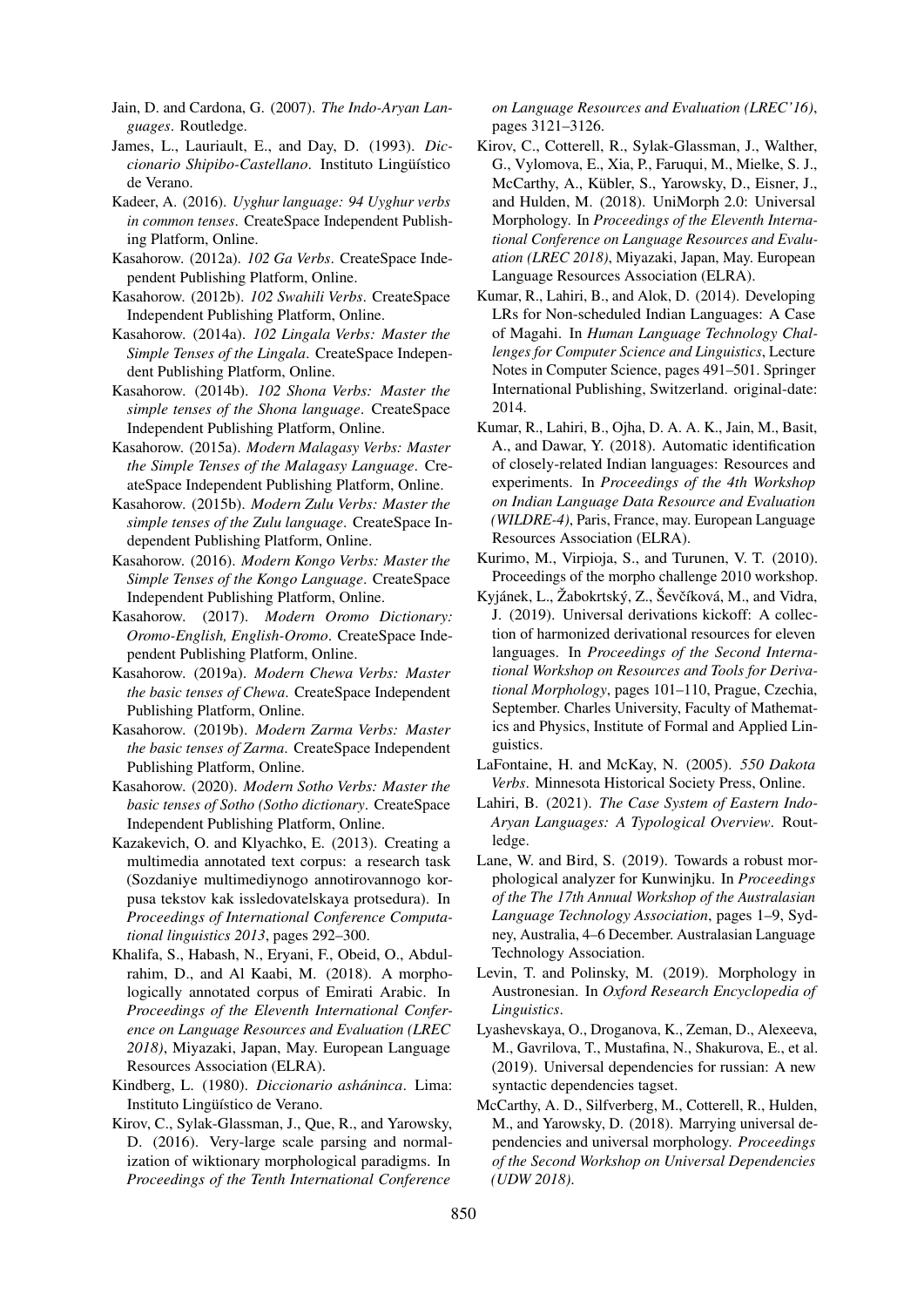- <span id="page-11-3"></span>McCarthy, A. D., Vylomova, E., Wu, S., Malaviya, C., Wolf-Sonkin, L., Nicolai, G., Kirov, C., Silfverberg, M., Mielke, S. J., Heinz, J., Cotterell, R., and Hulden, M. (2019). The SIGMORPHON 2019 shared task: Morphological analysis in context and cross-lingual transfer for inflection. In *Proceedings of the 16th Workshop on Computational Research in Phonetics, Phonology, and Morphology*, pages 229–244, Florence, Italy, August. Association for Computational Linguistics.
- <span id="page-11-0"></span>McCarthy, A. D., Kirov, C., Grella, M., Nidhi, A., Xia, P., Gorman, K., Vylomova, E., Mielke, S. J., Nicolai, G., Silfverberg, M., Arkhangelskiy, T., Krizhanovsky, N., Krizhanovsky, A., Klyachko, E., Sorokin, A., Mansfield, J., Ernštreits, V., Pinter, Y., Jacobs, C. L., Cotterell, R., Hulden, M., and Yarowsky, D. (2020). UniMorph 3.0: Universal Morphology. In *Proceedings of the 12th Language Resources and Evaluation Conference*, pages 3922–3931, Marseille, France, May. European Language Resources Association.
- <span id="page-11-17"></span>Metheniti, E. and Neumann, G. (2020). Wikinflection corpus: A (better) multilingual, morpheme-annotated inflectional corpus. In *Proceedings of the 12th Language Resources and Evaluation Conference*, pages 3905–3912, Marseille, France, May. European Language Resources Association.
- <span id="page-11-7"></span>Mielke, S. J., Alyafeai, Z., Salesky, E., Raffel, C., Dey, M., Gallé, M., Raja, A., Si, C., Lee, W. Y., Sagot, B., et al. (2021). Between words and characters: A brief history of open-vocabulary modeling and tokenization in NLP. *arXiv preprint arXiv:2112.10508*.
- <span id="page-11-11"></span>Moorfield, J. C. (2019). *Te Aka Online Maori Dictio- ¯ nary*. Online.
- <span id="page-11-12"></span>Munkhjargal, Z., Chagnaa, A., and Jaimai, P. (2016). Morphological transducer for mongolian. In *International Conference on Computational Collective Intelligence*, pages 546–554. Springer.
- <span id="page-11-16"></span>Nabiyev, T. (2015). *Kazakh Language: 101 Kazakh Verbs*. Preceptor Language Guides, Online.
- <span id="page-11-13"></span>Namono, M. (2018). *Luganda Language: 101 Luganda Verbs*. CreateSpace Independent Publishing Platform, Online.
- <span id="page-11-14"></span>Nandoro, I. (2018). *Shona Language: 101 Shona Verbs*. CreateSpace Independent Publishing Platform, Online.
- <span id="page-11-10"></span>NIU, C. f. S. A. S. (2017). *Table of Tagalog Verbs*. CreateSpace Independent Publishing Platform, Online.
- <span id="page-11-5"></span>Nivre, J., De Marneffe, M.-C., Ginter, F., Goldberg, Y., Hajic, J., Manning, C. D., McDonald, R., Petrov, S., Pyysalo, S., Silveira, N., et al. (2016). Universal dependencies v1: A multilingual treebank collection. In *Proceedings of the Tenth International Conference on Language Resources and Evaluation (LREC'16)*, pages 1659–1666.
- <span id="page-11-20"></span>Pedrós, T. (2018). Ashéninka y asháninka: ¿de cuántas lenguas hablamos? *Cadernos de Etnolingüística*, 6(1):1–30.
- <span id="page-11-4"></span>Pimentel, T., Ryskina, M., Mielke, S. J., Wu, S.,

Chodroff, E., Leonard, B., Nicolai, G., Ghanggo Ate, Y., Khalifa, S., Habash, N., Goldman, O., Gasser, M., Lane, W., Coler, M., Oncevay, A., Montoya Samame, J. R., Silva Villegas, G. C., Ek, A., Bernardy, J.- P., Shcherbakov, A., Bayyr-ool, A., Sheifer, K., Ganieva, S., Plugaryov, M., Klyachko, E., Salehi, A., Krizhanovsky, A., Krizhanovsky, N., Vania, C., Ivanova, S., Salchak, A., Straughn, C., Liu, Z., North Washington, J., Ataman, D., Kieras, W., ´ Wolinski, M., Suhardijanto, T., Stoehr, N., Nuriah, ´ Z., Ratan, S., Tyers, F. M., Ponti, E. M., Aiton, G., Hatcher, R. J., Prud'hommeaux, E., Kumar, R., Hulden, M., Barta, B., Lakatos, D., Szolnok, G., Ács, J., Raj, M., Yarowsky, D., Cotterell, R., Ambridge, B., and Vylomova, E. (2021). Sigmorphon 2021 shared task on morphological reinflection: Generalization across languages. In *Proceedings of the 18th SIG-MORPHON Workshop on Computational Research in Phonetics, Phonology, and Morphology*, pages 229–259.

- <span id="page-11-8"></span>Reyes, D. (2015). *Cebuano Language: 101 Cebuano Verbs*. CreateSpace Independent Publishing Platform, Online.
- <span id="page-11-15"></span>Sade, S., Seker, A., and Tsarfaty, R. (2018). The hebrew universal dependency treebank: Past present and future. In *Proceedings of the Second Workshop on Universal Dependencies (UDW 2018)*, pages 133– 143.
- <span id="page-11-9"></span>Santos, A. (2018). *Hiligaynon Language. 101 Hiligaynon Verbs*. CreateSpace Independent Publishing Platform, Online.
- <span id="page-11-6"></span>Sennrich, R., Haddow, B., and Birch, A. (2016). Neural machine translation of rare words with subword units. In *Proceedings of the 54th Annual Meeting of the Association for Computational Linguistics (Volume 1: Long Papers)*, pages 1715–1725.
- <span id="page-11-18"></span>Sérasset, G. (2015). Dbnary: Wiktionary as a lemonbased multilingual lexical resource in rdf. *Semantic Web*, 6(4):355–361.
- <span id="page-11-19"></span>Silveira, N., Dozat, T., De Marneffe, M.-C., Bowman, S. R., Connor, M., Bauer, J., and Manning, C. D. (2014). A gold standard dependency corpus for english. In *LREC*, pages 2897–2904. Citeseer.
- <span id="page-11-2"></span>Sylak-Glassman, J., Kirov, C., Post, M., Que, R., and Yarowsky, D. (2015a). A universal feature schema for rich morphological annotation and finegrained cross-lingual part-of-speech tagging. In Cerstin Mahlow et al., editors, *Systems and Frameworks for Computational Morphology*, pages 72–93, Cham. Springer International Publishing.
- <span id="page-11-1"></span>Sylak-Glassman, J., Kirov, C., Yarowsky, D., and Que, R. (2015b). A language-independent feature schema for inflectional morphology. In *Proceedings of the 53rd Annual Meeting of the Association for Computational Linguistics and the 7th International Joint Conference on Natural Language Processing (Volume 2: Short Papers)*, pages 674–680, Beijing, China, July. Association for Computational Linguistics.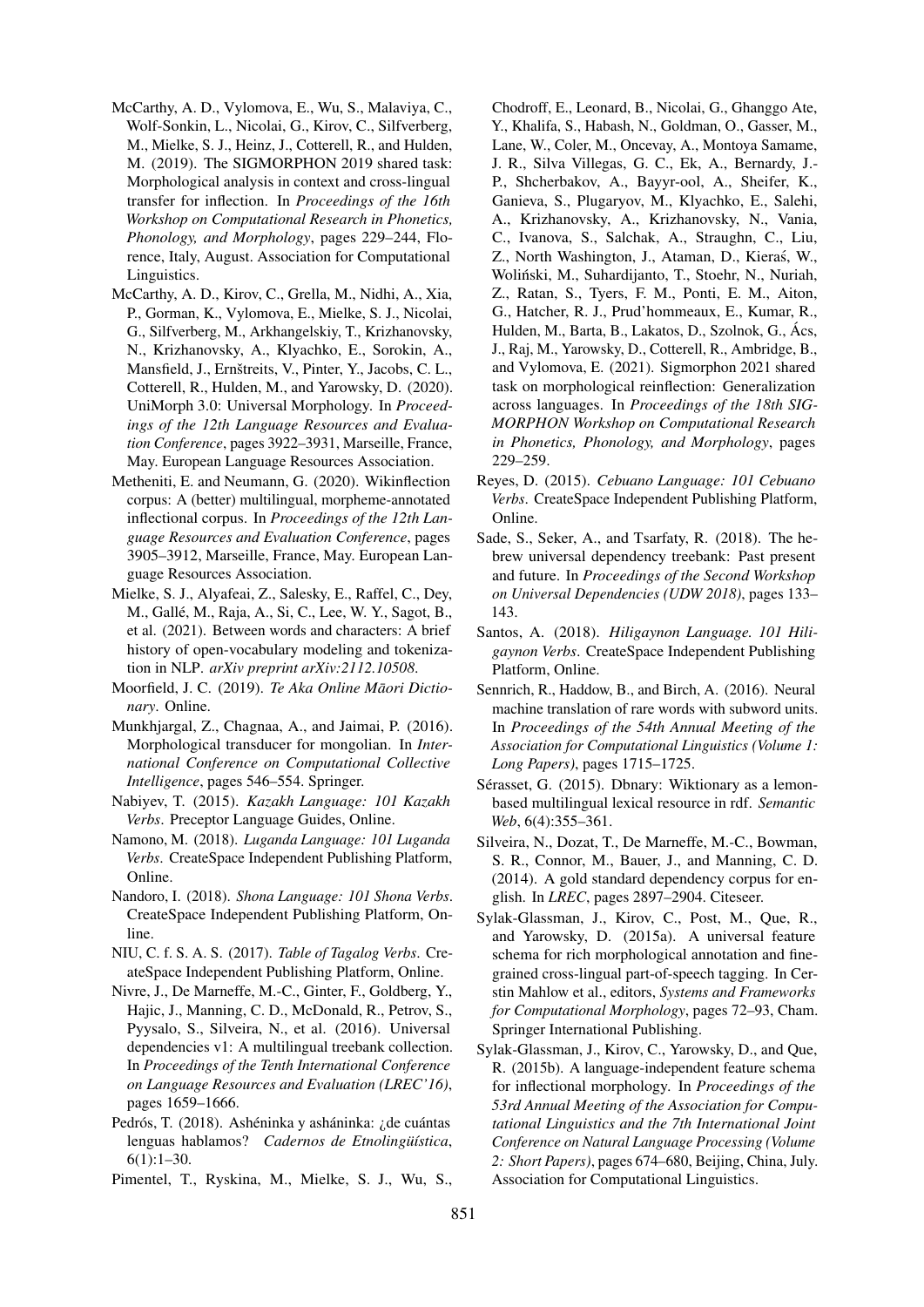- <span id="page-12-10"></span>Taji, D., Khalifa, S., Obeid, O., Eryani, F., and Habash, N. (2018). An Arabic morphological analyzer and generator with copious features. In *Proceedings of the Fifteenth Workshop on Computational Research in Phonetics, Phonology, and Morphology*, pages 140–150, Brussels, Belgium, October. Association for Computational Linguistics.
- <span id="page-12-18"></span>Taulé, M. and Recasens, M. (2008). Ancora: Multilevel annotated corpora for catalan and spanish.
- <span id="page-12-13"></span>Turkicum. (2019a). *The Kazakh Verbs: Review Guide*. Preceptor Language Guides, Online.
- <span id="page-12-7"></span>Turkicum. (2019b). *The Uzbek Verbs: Review Guide*. CreateSpace Independent Publishing Platform, Online.
- <span id="page-12-3"></span>Tyers, F. and Mishchenkova, K. (2020). Dependency annotation of noun incorporation in polysynthetic languages. In *Proceedings of the Fourth Workshop on Universal Dependencies (UDW 2020)*, pages 195– 204, Barcelona, Spain (Online), December. Association for Computational Linguistics.
- <span id="page-12-9"></span>Tyers, F. M., Sánchez-Martínez, F., Ortiz Rojas, S., Forcada, M. L., et al. (2010). Free/open-source resources in the apertium platform for machine translation research and development.
- <span id="page-12-5"></span>Valenzuela, P. (2003). *Transitivity in Shipibo-Konibo Grammar*. Ph.D. thesis, University of Oregon, July.
- <span id="page-12-1"></span>Vidra, J., Žabokrtský, Z., Ševčíková, M., and Kyjánek, L. (2019). DeriNet 2.0: Towards an all-in-one word-formation resource. In *Proceedings of the Second International Workshop on Resources and Tools for Derivational Morphology*, pages 81–89, Prague, Czechia, September. Charles University, Faculty of Mathematics and Physics, Institute of Formal and Applied Linguistics.
- <span id="page-12-0"></span>Vylomova, E., White, J., Salesky, E., Mielke, S. J., Wu, S., Ponti, E. M., Hall Maudslay, R., Zmigrod, R., Valvoda, J., Toldova, S., Tyers, F., Klyachko, E., Yegorov, I., Krizhanovsky, N., Czarnowska, P., Nikkarinen, I., Krizhanovsky, A., Pimentel, T., Torroba Hennigen, L., Kirov, C., Nicolai, G., Williams, A., Anastasopoulos, A., Cruz, H., Chodroff, E., Cotterell, R., Silfverberg, M., and Hulden, M. (2020). SIGMORPHON 2020 shared task 0: Typologically diverse morphological inflection. In *Proceedings of the 17th SIGMORPHON Workshop on Computational Research in Phonetics, Phonology, and Morphology*, pages 1–39, Online, July. Association for Computational Linguistics.
- <span id="page-12-12"></span>Woliński, M. and Kieraś, W. (2016). The on-line version of Grammatical Dictionary of Polish. In Nicoletta Calzolari, et al., editors, *Proceedings of the Tenth International Conference on Language Resources and Evaluation, LREC 2016*, pages 2589–2594, Portorož, Slovenia. European Language Resources Association (ELRA), European Language Resources Association (ELRA).
- <span id="page-12-11"></span>Woliński, M., Saloni, Z., Wołosz, R., Gruszczyński, W., Skowrońska, D., and Bronk, Z. (2020). Słownik

*gramatyczny j˛ezyka polskiego*. Warsaw, 4th edition. [http://sgjp.pl.](http://sgjp.pl)

- <span id="page-12-16"></span>Wu, W. and Yarowsky, D. (2020a). Computational etymology and word emergence. In *Proceedings of the 12th Language Resources and Evaluation Conference*, pages 3252–3259, Marseille, France, May. European Language Resources Association.
- <span id="page-12-17"></span>Wu, W. and Yarowsky, D. (2020b). Wiktionary normalization of translations and morphological information. In *Proceedings of the 28th International Conference on Computational Linguistics*, pages 4683– 4692, Barcelona, Spain (Online), December. International Committee on Computational Linguistics.
- <span id="page-12-4"></span>Zaliznyak, A. A. (2003). *Grammaticheskij slovar' russkogo jazyka [The grammar dictionary of Russian]*. Русские словари.
- <span id="page-12-8"></span>Zepeda, O. (2003). *A Tohono O'odham grammar (Original work published 1983)*. University of Arizona Press, Online.
- <span id="page-12-15"></span>Zesch, T., Müller, C., and Gurevych, I. (2008). Extracting lexical semantic knowledge from Wikipedia and Wiktionary. In *Proceedings of the Sixth International Conference on Language Resources and Evaluation (LREC'08)*, Marrakech, Morocco, May. European Language Resources Association (ELRA).
- <span id="page-12-6"></span>Zhou, H., Chung, J., Kübler, S., and Tyers, F. (2020). Universal Dependency treebank for Xibe. In *Proceedings of the Fourth Workshop on Universal Dependencies (UDW 2020)*, pages 205–215, Barcelona, Spain (Online), December. Association for Computational Linguistics.
- <span id="page-12-2"></span>Zumaeta Rojas, E. and Zerdin, G. A. (2018). *Guía teórica del idioma asháninka*. Lima: Universidad Católica Sedes Sapientiae.

## A. Languages Details

## <span id="page-12-14"></span>Semitic

Arabic Modern Standard Arabic (MSA, ara) is the primarily written form of Arabic and is used in all official communication means. In contrast, Arabic dialects are the primarily spoken varieties of Arabic, and the increasingly written varieties on unofficial social media platforms. Dialects have no official status despite being widely used. Both MSA and the dialects coexist in a sate of diglossia [\(Ferguson, 1959\)](#page-9-27) whether in spoken or written form. Arabic dialects vary among themselves and are different from MSA in most linguistic aspects (phonology, morphology, syntax, and lexical choice). In this work we provide inflection tables for (MSA, ara), Egyptian Arabic (EGY, arz), and Gulf Arabic (GLF, afb). Egyptian Arabic is the variety of Arabic spoken in Egypt. Gulf Arabic is referred to the dialects spoken by the indigenous populations of the member states of the Gulf Cooperation Council, especially those in regions on the Arabian Gulf.

Syriac Classical Syriac is a dialect of the Aramaic language and is attested as early as the 1st century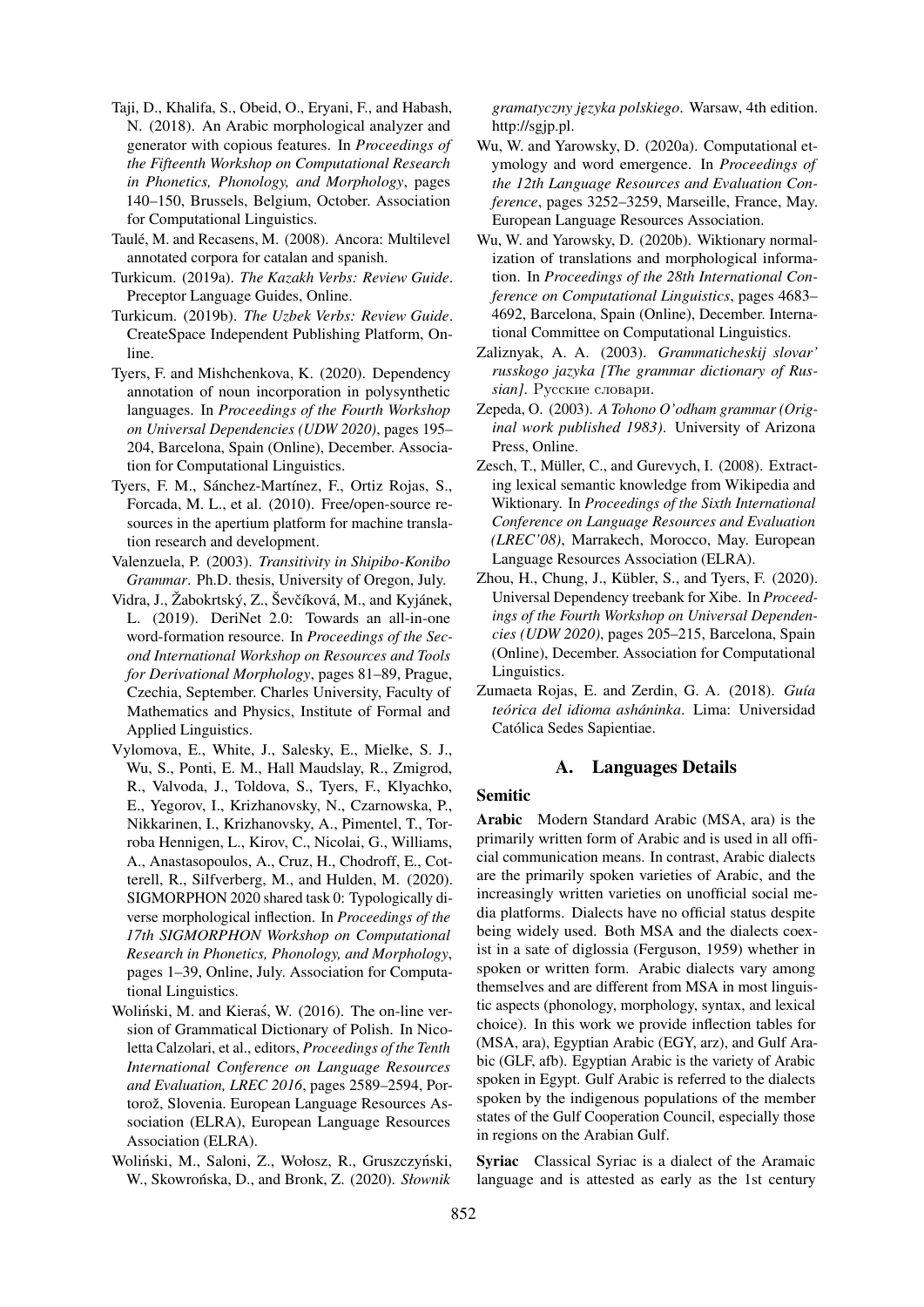CE. As with most Semitic languages, it displays non-concatenative morphology involving primarily triconsonantal roots. Syriac nouns and adjectives are conventionally classified into three 'states'—Emphatic, Absolute, Construct—which loosely correlate with the syntactic features of definiteness, indeterminacy and the genitive. There are over 10 verbal paradigms that combine affixation slots with inflectional templates to reflect tense (past, present, future), person (first, second, third), number (singular, plural), gender (masculine, feminine, common), mood (imperative, infinitive), voice (active, passive), and derivational form (i.e., participles). Paradigmatic rules are determined by a range of linguistic factors, such as root type or phonological properties. The data included in this set was relatively small and consisted of 1,217 attested lexemes in the New Testament, which were extracted from *Beth Mardutho: The Syriac Institute*'s lexical database, SEDRA.

Hebrew is a member of the Northwest Semitic branch, and, like Syriac and Arabic, it is written using an abjad where the vowels are sparsely marked in unvocalized text. This fact entails that in unvocalized data the complex ablaut-extensive non-concatenative Semitic morphology is somewhat watered down as the consonants of the root frequently appear consecutively with the alternating vowel unwritten. In this release we added data in vocalized Hebrew, in order to examine the models' ability to handle Hebrew's full-fledged Semitic morphological system.

The inflection tables are largely identical to those included in UniMorph 3.0, scraped from Wiktionary, with the addition of the verbal nouns and all forms being automatically vocalized.

Amharic is the most spoken among the roughly 15 languages in the Ethio-Semitic branch of South Semitic. Unlike most other Semitic languages, it is written in the Ge'ez (Ethiopic) script, an abugida in which each character represents either a consonant-vowel sequence or a consonant in the syllable coda position. Like other Semitic languages, Amharic displays both affixation and non-concatenative template morphology. Verbs inflect for subject person, gender, and number and tense/aspect/mood. Voice and valence are also marked, but these are treated as separate lemmas in the data. Other verb affixes, which are not included in the data, indicate object person, gender, and number; negation; and relativization. Nouns and adjectives share most of their morphology and are often not clearly distinguished. Nouns and adjectives inflect for definiteness, number, and possession. Nouns and adjectives also have prepositional prefixes and accusative suffixes, which are not included in the data.

#### Turkic

Turkish is part of the Oghuz branch, and it is highly agglutinative, like the other languages of this family. This release vastly expanded the pre-existing UniMorph inflection tables. As with the Siberian Turkic languages, it was necessary to omit many forms from the paradigm as the UniMorph schema is not well-suited for Turkic languages. For this reason, we only included the forms that may appear in main clauses. Other than this limitation, we tried to include all possible tense-aspect-mood combinations, resulting in 30 series of forms, each including 3 persons and 2 numbers. The nominal coverage is less comprehensive and includes forms with case and possessive suffixes.

### Indo-European

The Indo-European language family consists most of European and Asian languages. South Asia that encompasses India, Pakistan, Bangladesh, Nepal, Bhutan, Sri Lanka and Maldives is referred to as the heartland of Indo-Aryan or Indic languages are spoken [\(Jain and](#page-10-26) [Cardona, 2007\)](#page-10-26). We enrich the data with two languages Magahi and Braj from Indo-Aryan or Indic languages which are spoken in Indian states.

Indo-Aryan: Braj bhasha, or Braj is spoken in the Western Indian states of Uttar Pradesh, Rajasthan and Madhya Pradesh, which is one of the Indo-Aryan languages. Braj is highly inflectional language in this language family. We have used the data from the literary domain [\(Kumar et al., 2018\)](#page-10-8). The final dataset contains 1,821 wordforms and 1,246 lexemes including nouns, verbs and adjectives. our analysis of the language has shown that there are 34 possible forms for verbs, 3 forms for adjectives and 2 forms for nouns. As is clear from this, in the first phase, we have preferred breadth (i.e. represent larger number of lexemes) over depth (i.e. only a few wordforms of most of the lexemes are represented) in the current version.

Indo-Aryan: Magahi comes under the Magadhi group of the middle Indo-Aryan language which is spoken mainly in Eastern Indian states of Bihar and Jharkhand and also to the adjoining region of Bengal and Odisha [\(Grierson and Konow, 1903\)](#page-9-28). Magahi has no grammatical gender agreement, though animate nouns like /laika/ (boy) and /laiki/ (girl) show sex-related gender derivation, noun also carry number marker that affects the form of case markers and postposition in certain instances [\(Lahiri, 2021\)](#page-10-27). The language has a rich and diverse system of verbal morphology to show the honorific agreement, tense, aspect, person, resulting in as many as 24 distinct forms of verbs, 19 forms of aux and 4 forms of nouns. We have used a dataset from the literary domain in order to extract the inflectional paradigm of nouns and verbs. The present dataset contains 1,612 lexemes and 2,194 wordforms which includes noun, verb, adjective, conjunction, adverb etc.

West Slavic: Upper Sorbian is a West Slavic language spoken by Sorbs in Germany in the historical province of Upper Lusatia, which is today part of Saxony. It is a minority language with about 13,000 speakers [\(Ethnologue\)](https://www.ethnologue.com/language/HSB). The Upper Sorbian dataset contains 310 word forms and 400 lemmas. The data source is the corpus compiled by the Sorbian Institute and The Witaj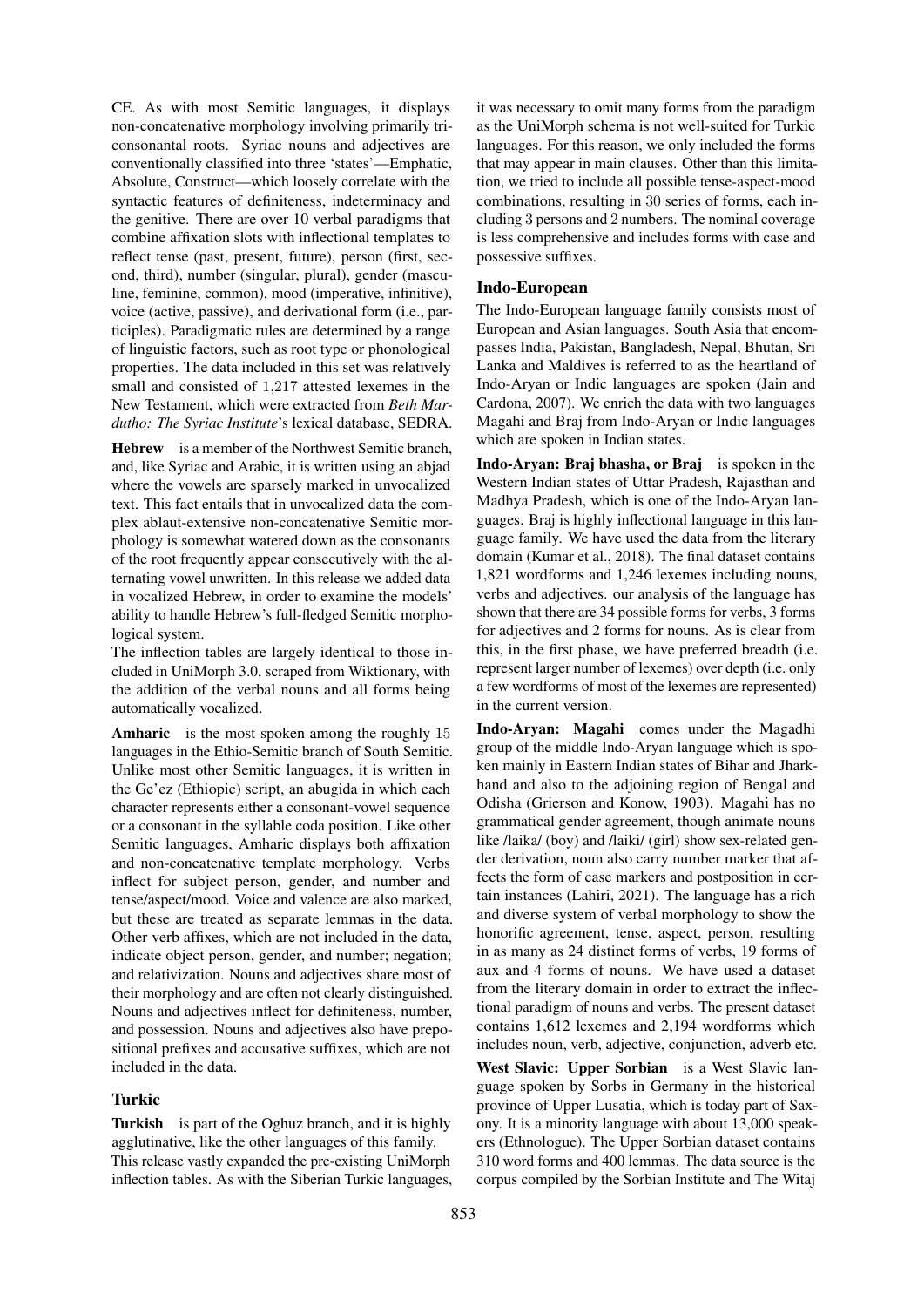Sprachzentrum in Germany, that was used as a training model for an unsupervised MT task [\(Fraser, 2020\)](#page-9-10). All conjugated parts of speech existing in the language are presented in the dataset. Adjectives, when plural or dual, are marked with case only, otherwise have gender marking, according to Upper-Sorbian grammar.

West Slavic: Czech, Polish, Slovak Data for three West Slavic languages has been added or updated from sources outside Wiktionary. These are: Polish, Czech and Slovak. All three are closely related and are highly inflectional. The Polish data comes from the *Grammatical Dictionary of Polish* (Woliński et al., 2020; [Woli](#page-12-12)ński [and Kieras, 2016\)](#page-12-12), an extensive database consisting of ´ inflectional paradigms for Polish lexemes. It serves both as a standalone electronic dictionary as well as a source data for morphological analysers and other applications. The dictionary allows for exporting its data in various schemes so it was possible to prepare a separate exporting path directly for the UniMorph annotation scheme. In the final data all proper names were omitted. The dataset consists of 13,882,543 wordforms of 274,550 lexemes.

The Czech and Slovak data were obtained from the LIN-DAT/CLARIAH repository [\(Haji](#page-9-9)č et al., 2020), (Hajič [and Hric, 2017\)](#page-9-9). Both datasets were intended for the use in morphological analysers and their grammatical information is represented in the native Czech National Corpus tagset. The datasets were converted automatically to the UniMorph scheme. Proper names as well as some archaic and non-standard wordforms were omitted. Additionally to limit the size of both data collections negated forms of nouns and adjectives which are perfectly regular were also omitted. The final Czech dataset consists of 50,284,287 wordforms of 824,074 lexemes and the Slovak one contains 28,428,612 wordforms of 366,183 lexemes.

East South Slavic: Pomak Pomak (endonym: Pomácko, Pomáhcku or other dialectic variants) is a non-standardised East South Slavic (ESS) language variety mainly spoken in the region of Greek Thrace, as well as in places of Pomak diaspora. Pomak is included in the map of the European Languages Equality Network.[7](#page-14-0) In comparison to all ESS languages, Pomak exhibits a more profound phonological, morphological, morphosyntactic and lexical influence by Medieval and Modern Greek and, due to the predominantly Muslim religion of its speakers, a more profound lexical and phonotactical influence by Ottoman and Modern Turkish. The Pomak data were collected by linguist and native Pomak speaker Ritván Karahóğa, under the "PHILOTIS: State-of-the-art technologies for the recording, analysis and documentation of living languages" project (MIS 5047429), which is implemented under the "Action for the Support of Regional Excellence", funded by the Operational Programme "Competitiveness, Entrepreneurship and Innovation" (NSRF 2014-2020) and

co-financed by Greece and the European Union (European Regional Development Fund). The final dataset includes 233,533 lemmas and a total of 6,557,759 wordforms covering adjectives, nouns, and verbs.

## Uralic

In 2019–2020 generation algorithms of nominal and verbal wordform were developed for the Veps language, Livvi Karelian and Karelian Proper.[8](#page-14-1) Due to this implementation, 2.1 million word forms were generated in the VepKar corpus in the semi-automatic mode during the last two years.

Data for Uralic languages (Karelian, Ludic, Livvi and Veps) were exported from the VepKar corpus [\(Boyko](#page-8-22) [et al., 2021\)](#page-8-22). The VepKar dataset consists of more than 2,4 million wordforms of approximately 64 thousand lemmas.

## Austronesian

Austronesian languages are widely spoken throughout Taiwan, Greater Central Philippines, Madagascar, Islands of Southeast Asia, and Pacific Islands. Derivational and inflectional morphology of languages in this family rely on prefixation and suffixation; some infixation and circumfixation are also attested, as found in Tagalog and Indonesian respectively [\(Levin and Polin](#page-10-28)[sky, 2019\)](#page-10-28). In this language family, reduplication is also common [\(Ghanggo Ate, 2021b\)](#page-9-29). In Indonesian, a morphologically rich language, prefixation, suffixation, and circumfixation function in both verb-forming and noun-forming processes. In addition, in the verbal system, main morphological exponents mark voice distinctions as well as active and passive or causatives and applicatives. For some languages whose affixes are moderate in number, clitics are pervasive and morphological exponents mark voice distinction may be lost. Kodhi/Kodi, a language of the Sumba-Hawu subgroup, is the prime example. In this language, pronouns, emphatic, perfective aspect, politeness are expressed by attaching clitics to nouns, verbs, and adjectives. In terms of pronominal clitics, they co-occur with free pronouns marking TERM relations (subjects and objects) and possession, and function like a system of agreement. Kodhi/Kodi also shows loss of Austronesian voice morphology which is typically found in Indonesian-type languages [\(Arka, 2002\)](#page-8-24).

#### Iroquoian

As a member of the Iroquoian (Hodinöhšöni) language family, the Seneca language is an indigenous Native American language that is considered critically endangered. Currently the language is estimated to have fewer than 50 first-language speakers left and most of them are elders. The language is spoken mainly in three reservations located in Western New York: Allegany, Cattaraugus, and Tonawanda. Seneca has high (inflectional)

<span id="page-14-0"></span><sup>7</sup> <https://elen.ngo/languages-map/>

<span id="page-14-1"></span><sup>8</sup> See formalized morphological inflectional rules in Veps and Karelian:<https://figshare.com/projects/VepKar/100664>